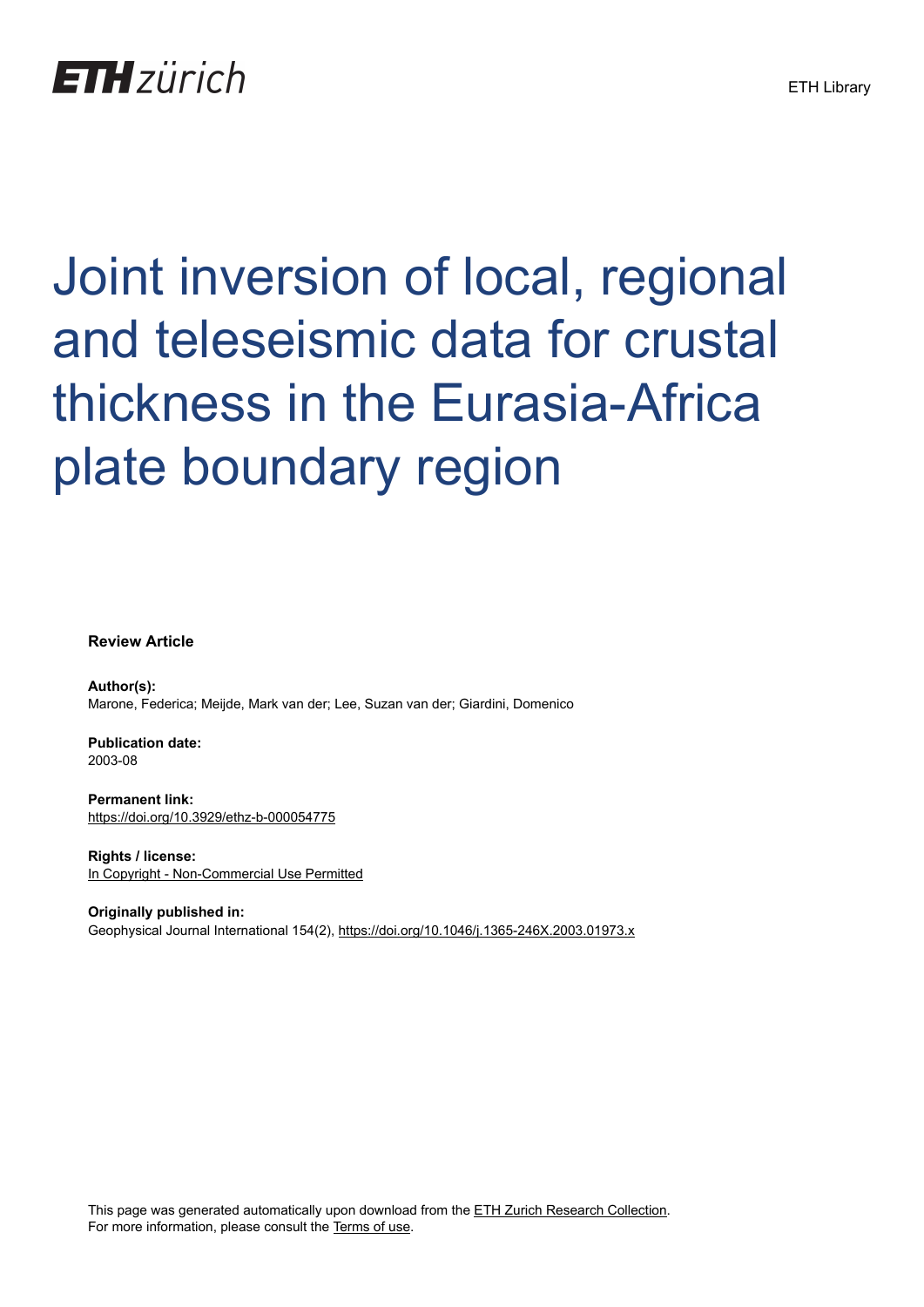### **Joint inversion of local, regional and teleseismic data for crustal thickness in the Eurasia–Africa plate boundary region**

Federica Marone, Mark van der Meijde, Suzan van der Lee and Domenico Giardini

*Institute of Geophysics, ETH H¨onggerberg (HPP),* CH-8093 *Z¨urich, Switzerland. E-mail: federica@tomo.ig.erdw.ethz.ch*

Accepted 2003 March 5. Received 2003 January 6; in original form 2002 August 21

#### **SUMMARY**

A new map for the Moho discontinuity (EAM02) in the Eurasia–Africa plate boundary region is presented. Reliable results have also been obtained for the southern and eastern Mediterranean Basin, the northern African coasts and the eastern Atlantic Ocean, regions only occasionally considered in studies on the Mediterranean region. The Moho topography model is derived from two independent sets of constraints. Information contained in the fundamental and highermode Rayleigh waves obtained from waveform modelling is used to constrain the Moho depth between estimates of crustal thickness taken from published reflection and refraction surveys, gravity studies and receiver function analysis. Strong lateral variations in the Moho topography have been observed in the Mediterranean Sea, confirming the complex evolution of this plate boundary region. In the west, the Moho discontinuity has been found at 15–20 km depth, suggesting extended and, at least in some locations, oceanic crust, while in the east the crust is on average 25–30 km thick. There it is interpreted either as Mesozoic oceanic or thinned Precambrian continental crust covered by thick sedimentary deposits. Standard continental crust (30–35 km) is observed along the eastern part of the northern African coast, while to the west a rapid change from a relatively deep Moho (down to 42 km) below the Atlas Mountain Range to the thin crust of the southwestern Mediterranean Sea has been found. The crust beneath the eastern North Atlantic Ocean can be up to 5 km thicker compared with standard oceanic crust (6 km). The crust has been interpreted to be heterogeneous as a consequence of irregular magma supply at the Mid-Atlantic ridge. In addition, serpentinization of the sub-Moho mantle could contribute to the imaging of apparently anomalous thick oceanic crust. In Europe, the presence of crustal roots  $(>= 45 \text{ km})$  beneath the major mountain belts has been confirmed, while thin crust  $\left( \langle 25 \text{ km} \rangle \right)$  has been found beneath extensional basins. Comparing the obtained Moho topography and Moho depth computed assuming isostatic compensation at 60 km depth shows that most of the Mediterranean and eastern Atlantic region appears to be in isostatic equilibrium. The large positive residuals observed for the eastern Mediterranean are likely to be due to overestimating crustal thickness, owing to the thick sediment deposits present.

**Key words:** broad-band, isostasy, Mediterranean, Moho discontinuity, Rayleigh waves, waveform analysis.

#### **1 INTRODUCTION**

The Eurasia–Africa plate boundary region (Fig. 1), extending from the Azores triple junction in the Atlantic Ocean to Turkey and the easternmost Mediterranean Sea, is a tectonically complex area.

Better knowledge of the crustal structure in a region as complex as the Mediterranean is important to better understand the past and present tectonic and geodynamic evolution. A detailed crustal model will also improve the accuracy of locating local and regional earthquakes. Moreover, since most data sets used in mantle seismic tomography are sensitive to crustal structure, but cannot resolve

details within the crust, accurate crustal corrections are essential to prevent mapping crustal features in upper-mantle tomographic images and thus biasing the modelled structure.

Since a major requirement of achieving a more detailed Moho depth map is more homogeneous data coverage of the Mediterranean region, a temporary network consisting of 25 broad-band three-component seismic stations has been installed in the Eurasia– Africa plate boundary area during the international MIDSEA (Mantle Investigation of the Deep Suture between Eurasia and Africa) project (Van der Lee *et al.* 2001). Careful placing of the single seismic stations complements the data coverage provided by existing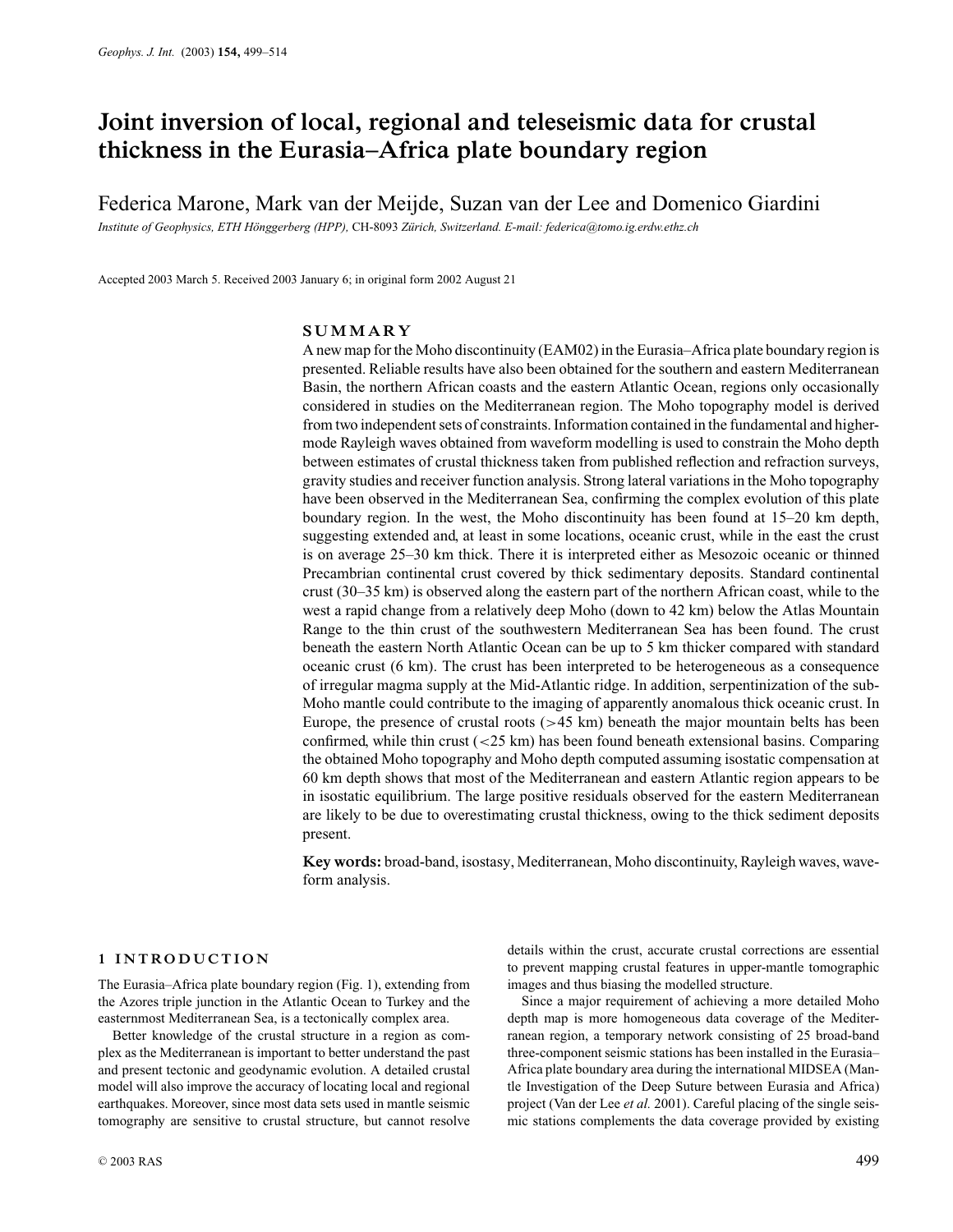

**Figure 1.** Topographic map of the Eurasia–Africa plate boundary region.

networks and stations in the region. Consequently, most MIDSEA stations are located on islands as well as in northern Africa.

This study presents a new map for the Moho in the Eurasia– Africa plate boundary region. We combine new surface wave data recorded by the MIDSEA network with new information from recent refraction/reflection profiles (e.g. Doser *et al.* 1997; Bohnhoff *et al.* 2001), receiver function analyses (e.g. Sandvol *et al.* 1998; Van der Meijde *et al.* 2003) and gravity studies (e.g. Mickus & Jallouli 1999). We present the first map for the Moho depth covering the whole Mediterranean with reliable results for the southern and eastern Mediterranean Basin, the northern African coasts and Atlantic Ocean. This Moho map has been used to assess first-order Airy isostatic compensation in the Mediterranean region.

#### **1.1 Tectonic background**

The Mediterranean Basin is mainly dominated by slow convergence between Africa and Eurasia, accommodated by subduction of the Mesozoic oceanic lithosphere, e.g. along the Hellenic and the Calabrian arc, and by the formation of curved Paleo- and Neogene orogenies such as the Alps, Carpathians, Betics and Rif, Calabria and Apennines, Hellenides and Dinarides and Maghrebides. Although convergence acts as the primary plate tectonic process in this region, backarc basins such as the Algero-Provençal, Tyrrhenian and Aegean basins have also been formed during episodes of relatively fast extension related to slab retreat. Moreover, the Azores archipelago is characterized by transtensional deformation, while in the eastern Atlantic Ocean the major ongoing process is strikeslip faulting. The complex tectonic evolution of the plate boundary region, described in detail in Dercourt *et al.* (1986), Dewey *et al.* (1989), De Jonge *et al.* (1994) and Wortel & Spakman (2000), yields a complex 3-D crustal structure with large and small-scale features and a strongly perturbed crust–mantle boundary.

#### **1.2 Previous studies**

The Mohorovičic (Moho) discontinuity has been the target of several crustal studies published for parts of the Mediterranean region. Detailed local studies exist for parts of Italy (Egger 1992), Spain (Banda *et al.* 1981a,b) and Greece (Makris 1985). The results of

these local studies have been used to compile regional models for the Mediterranean region. In 1987, Meissner *et al.* (1987) presented a Moho map for the Mediterranean area from Spain to Greece but not covering the southern and eastern part of the Mediterranean Sea. Although their map is constrained by a large amount of seismic data, it still shows large regions for which the Moho depth is based only on interpolation. At the same time Geiss (1987) published a similar work but with additional seismological data for northern Africa, especially Morocco, Egypt and Israel. However, the uncertainties on Moho depth in the eastern and southern parts of his map are as large as 10 km. More recently, Du *et al.* (1998) compiled a 3-D regionalized model of the European crust and upper-mantle velocity structure, including the southern Mediterranean region and northern Africa, but using a regional averaged model for these areas.

One of the first surface wave dispersion studies, presenting regionalization of the crust for parts of the Mediterranean region, has been published by Calcagnile & Panza (1990). The recent regional crustal model of Pasyanos & Walter (2002), also derived from surface wave dispersion results, covers a broader region than the studies above. However, the average scale of the mapped features, especially in the Mediterranean region, is not comparable to the size of the structures observed there, owing to data characteristics and the long-path seismograms used.

The Mediterranean is also described in global models of the Earth's crust by Mooney *et al.* (1998) and Bassin *et al.* (2000). The first compilation is specified on a coarse grid of  $5° \times 5°$ . Bassin *et al.* (2000) updated the previous model with more current global sediment and crustal thickness data. This refined version is defined on a  $2° \times 2°$  grid. However, for the oceanic region and the Mediterranean Sea the model is poorly constrained by data, owing to the lack of refraction and reflection studies in these regions. Even this finer grid still gives too coarse and rough a view of the crust in such a complex region as the Mediterranean, where small-scale structures are expected.

All the aforementioned studies have some drawbacks. Local investigations are too limited compared with the scale of the Mediterranean area. Conversely, regional models suffer from inhomogeneous data coverage, causing large regions to be constrained only by interpolated values for the Moho depth. Furthermore, the algorithm used to interpolate between point measurements of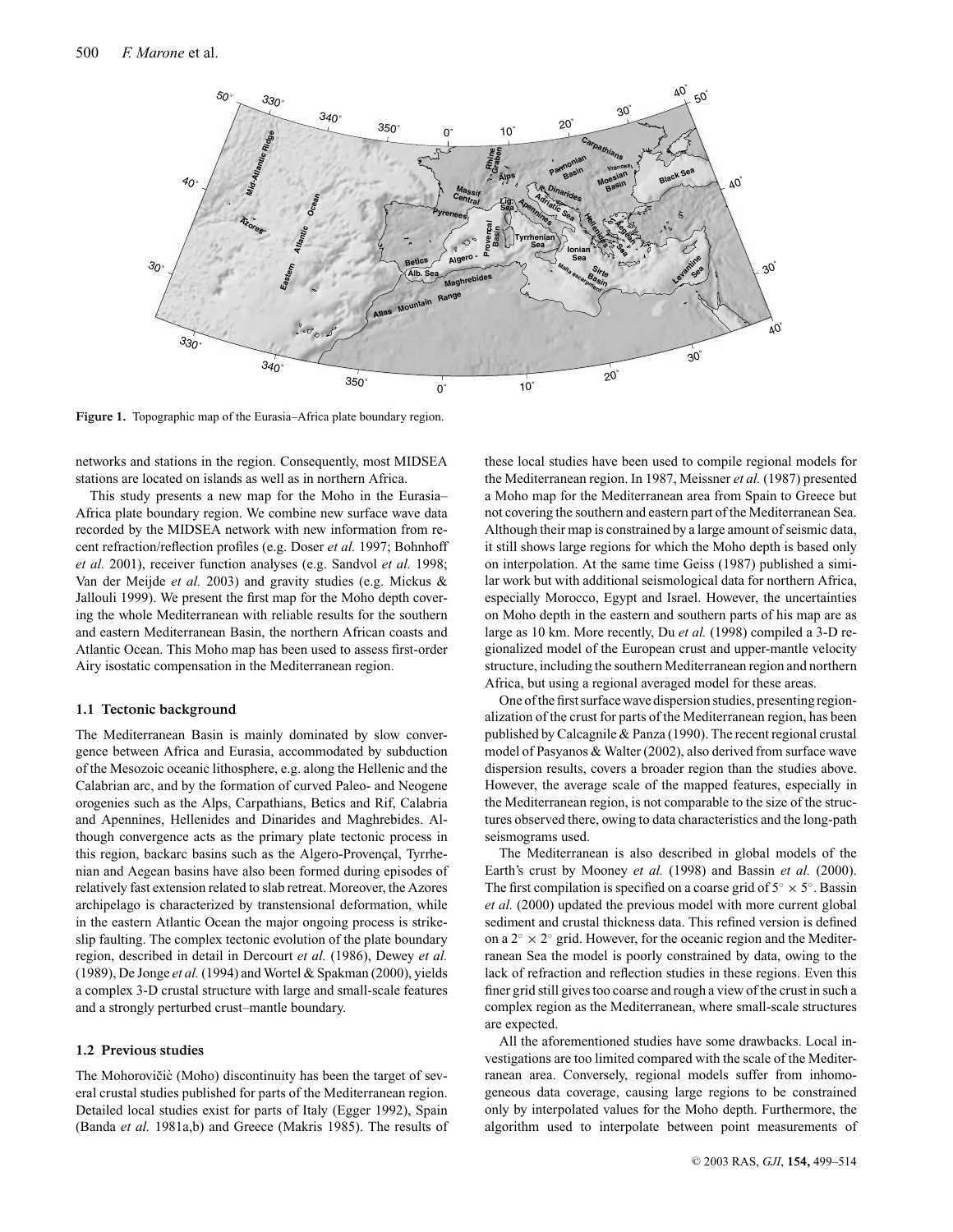

**Figure 2.** Geographical distribution of constraints used in the 3-D inversion: wave paths (solid lines) that produced linear constraints through waveform fitting and locations with previous observations of the crustal thickness (white stars, receiver function studies; black circles, data set of Mooney *et al.* (2002); grey diamonds, refraction and reflection profiles; grey inverted triangles, gravity studies) (see the Appendix for a complete list of references).

regional compilations is based only on a mathematical approach (mainly a linear interpolation). Regional crustal models derived from surface wave dispersion measurements suffer from the averaging out of small-scale features characteristic to the Mediterranean region. Nor are global compilations accurate enough in describing the spatial variation in the Moho topography there.

Detailed Moho depth maps for the eastern Atlantic Ocean hardly exist. The available studies are either reflection and refraction profiles for selected locations (Potts *et al.* 1986; Pinheiro *et al.* 1992) or global crustal thickness compilations (Mooney *et al.* 1998) based mainly on average crustal models and only poorly constrained by data.

#### **2 DATA**

Our Moho map for the Mediterranean region is derived from two independent sets of constraints (Fig. 2). The primary data set includes estimates of crustal thickness taken from published reflection and refraction surveys, gravity studies and receiver function analysis. Information contained in the surface waves is used to constrain the Moho depth between these point measurements.

#### **2.1 Constraints on crustal thickness**

About half the estimates of the crustal thickness included here come from the compilation of Mooney *et al.* (2002), and the rest from individual publications. The list of references, subdivided into different types of data used, can be found in the Appendix. The crustal thickness beneath a few stations belonging to the temporary MID-SEA and to the permanent TGRS network has been estimated from receiver function analysis following Van der Meijde *et al.* (2003). These estimates have also been included in this study and are listed in Table 1. In addition, since only a few Moho depth estimates exist for the eastern Atlantic region and surface wave information is limited owing to a limited number of crossing paths (Fig. 2), we force the Moho depth to stay close to 10 km (standard oceanic crust)

**Table 1.** Locations of broad-band stations, number of receiver functions used and resulting values for Moho depth.

| Station     | Latitude | Longitude | Ν  | Moho (km) |
|-------------|----------|-----------|----|-----------|
| DGI         | 40.3181  | 9.6067    | 19 | 34        |
| GRI         | 38.8219  | 16.4197   | 16 | 43        |
| <b>MGR</b>  | 40.1378  | 15.5531   | 9  | 23        |
| <b>SOI</b>  | 38.0733  | 16.0547   | 24 | 35        |
| <b>SAOF</b> | 43.986   | 7.553     | 29 | 21        |
| <b>RUSF</b> | 43.943   | 5.486     | 13 | 33        |
| SMPL        | 42.094   | 9.285     | 32 | 35        |

where the water is deeper than 2000 m and the surface waves do not require otherwise. Uncertainties related to the individual point measurements differ depending on the method used to determine the crustal thickness estimate. Under the assumption of a flat Moho (e.g. Van der Meijde *et al.* 2003), crustal thickness data obtained with receiver function analysis have an error of around  $\pm 1$ –2 km. Uncertainties related to the results of refraction and/or reflection seismology vary depending on the data quality. Moho depth estimates obtained from refraction seismics can have an uncertainty as small as 1.5 km (Bohnhoff *et al.* 2001). In general, the results of gravity studies have larger errors.

#### **2.2 Surface waves**

For interpolation between the point estimates of the crustal thickness, information contained in broad-band *S* and surface waves is used. Seismograms from regional earthquakes recorded at broadband seismic stations in the Mediterranean region (Europe, northern Africa, Middle East countries and islands in the Atlantic Ocean) belonging to different European networks (Swiss National Network, IRIS/IDA, IRIS/USGS, MedNet, University of Trieste, Geoscope, ´ RéNaSS, TGRS, GEOFON, GRSN, GRF, University of Stuttgart, GII, University of Barcelona, University of Madrid, Inst. Andaluz, Czech National Seismological Network (CZ), NARS, GI Budapest,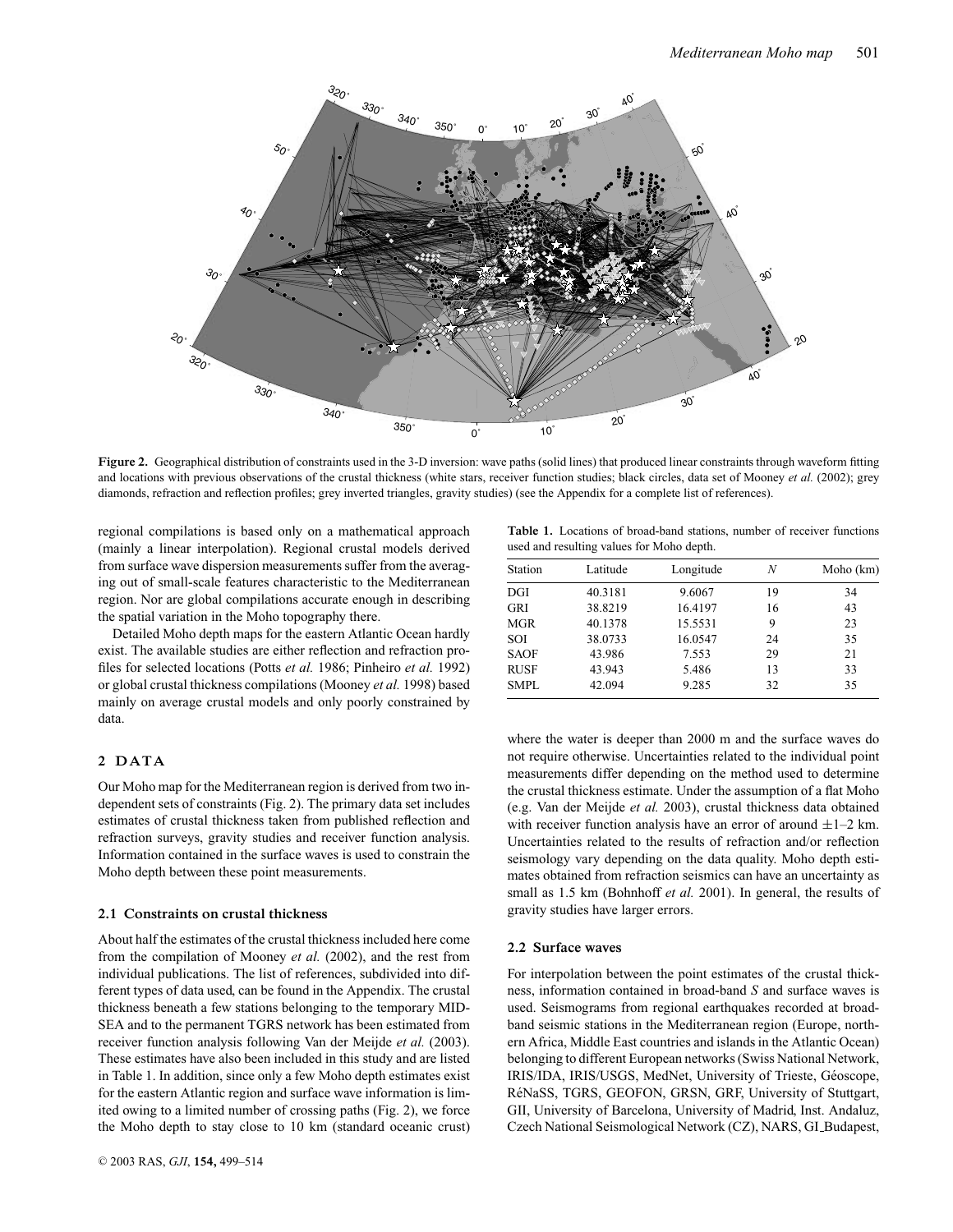

**Figure 3.** Distribution of the epicentral distance of wave paths used for waveform fitting.

Blacknest) are studied. It is impossible to obtain homogeneous data coverage, given the uneven distribution of seismic stations and events in the Mediterranean region. Moreover, because of its extremely complex crust and upper-mantle structure, we needed to use shorter paths than in previous studies (e.g. Zielhuis & Nolet 1994) to avoid phases distorted by scattered energy. Therefore, we temporarily installed 25 broad-band three-component seismic stations during the MIDSEA project (Van der Lee *et al.* 2001) in regions poorly covered, such as the north African coasts and Mediterranean islands. Using the seismograms from these new stations provided us with more and shorter paths than used in previous studies.

We analysed the *S* and surface waves (for a frequency window between 6 and 60–100 mHz) from 235 regional events recorded on 1136 vertical and radial seismograms with a good signal-to-noise ratio. We considered earthquakes with a magnitude of between 4.4 and 7.6. The distribution of the epicentral distance is shown in Fig. 3. The median path-length is  $15°$  and the paths are shorter than  $30°$ , except for the events located in the Atlantic Ocean.

Synthetic seismograms have been calculated using the hypocentre location and origin time provided by the NEIC Preliminary Determination of centres for recent events. For older earthquakes, the source parameters used come from Engdahl *et al.* (1998). The moment tensor solutions were taken when available from the on-line Harvard catalogue (e.g. Dziewonski *et al.* 1994). For smaller regional events we used the solutions computed by Braunmiller *et al.* (2002). In a few cases we adopted the results from the on-line MedNet catalogue or those of Thio *et al.* (1999).

#### **3 METHOD**

To interpolate between point measurements of the Moho depth, we use the Partitioned Waveform Inversion (PWI) method. The results are the map of the Moho discontinuity (EAM02) presented here, together with a 3-D upper-mantle *S*-velocity model for the region discussed separately (Marone *et al.* 2003). This joint inversion for the Moho depth and the *S*-velocity structure mutually reduces biases of assumptions for one of these on the results for the other.

The PWI was introduced and applied to a 2-D case by Nolet (1990). Originally, only perturbations in the *S*-velocity structure were considered, while the effect of variations in Moho depth was included in later calculations by Das & Nolet (1995) using partial derivatives derived by Woodhouse & Wong (1986). For a detailed description of the method in 3-D, see Van der Lee & Nolet (1997).

In the first part of PWI, linear constraints on the average *S*-velocity structure and Moho depth along each path are determined by nonlinear waveform fitting of wave trains composed of fundamental and higher-mode surface waves. Particularly sensitive to crustal structure is the high-frequency part of the fundamental mode surface wave. To use high-frequency waveforms not biased by scattered energy, we have included as many short-path seismograms as possible. The non-linear nature of the waveform fitting procedure requires the use of 1-D starting models close to the average *S*-velocity structure along each path. For continental paths, we chose models derived from *iasp*91 (Kennett & Engdahl 1991) with different crustal thicknesses, while for paths crossing comparable amount of sea and land, we introduced a water layer (2 or 4 km thick for waves travelling through the Mediterranean region or the Atlantic Ocean, respectively) to simulate the mixed character of the crossed region.

In the second part of the PWI, constraints obtained from the waveform fitting and independent point estimates of the Moho depth are jointly inverted for *S* velocity and crustal thickness. The linear constraints obtained for the Mediterranean region from individual seismogram fits are characterized by a crust thinner than the 35 km of *iasp*91 and show lower *S* velocities in the uppermost mantle. Consequently, a reference model for the 3-D inversion similar to *iasp*91 has been chosen, but with a crustal thickness modified to 30 km and lower *S* velocities in the uppermost 200 km. As demonstrated in Marone *et al.* (2003), however, the obtained solution is stable and is independent of the adopted starting model. The *S* velocity is parametrized as coefficients of a Cartesian grid of nodes, while for the Moho depth a triangular grid of nodes is adopted on a spherical shell at the Moho depth of the background model (Van der Lee & Nolet 1997). The distance between the nodes of the triangular grid is compatible with the interknot spacing in the Cartesian grid and is 97 km on average. Since the inversion problem is mixed, it has been solved using a damped least-squares inversion method. The value of the damping parameter ( $\lambda = 1$ ) has been chosen to balance variance reduction and the model norm. Moreover, given the characteristics of the surface waves, it has been required that the solution should be smooth. Since the distance between the grid nodes in the vertical direction is 60 km, the resolution for the crustal velocity structure is limited. Therefore, the *S*-velocity model obtained for the uppermost part of the model represents only an average for the crustal and sub-Moho velocities and will not be interpreted. It has been inverted for it to absorb the effects of crustal velocity structure on the waveform data. The effects of Moho depth on waveforms are much larger than those of distributed velocities within and immediately below the crust. For more details on the 3-D inversion see Marone *et al.* (2003).

A different weight is assigned to each independent point constraint according to its estimated uncertainty (see Section 2.1). The point constraints resulting from refraction and/or reflection profiling and some of the receiver function analyses are more strongly weighted since their estimated error is smaller than that of other crustal thickness estimates. To choose the relative weights of the point constraints and the Rayleigh wave fits, we opted for a balance between a smoothed Moho topography and an exact match between point constraints and the resulting crustal thickness values. For the chosen model, most point constraints are met by the Moho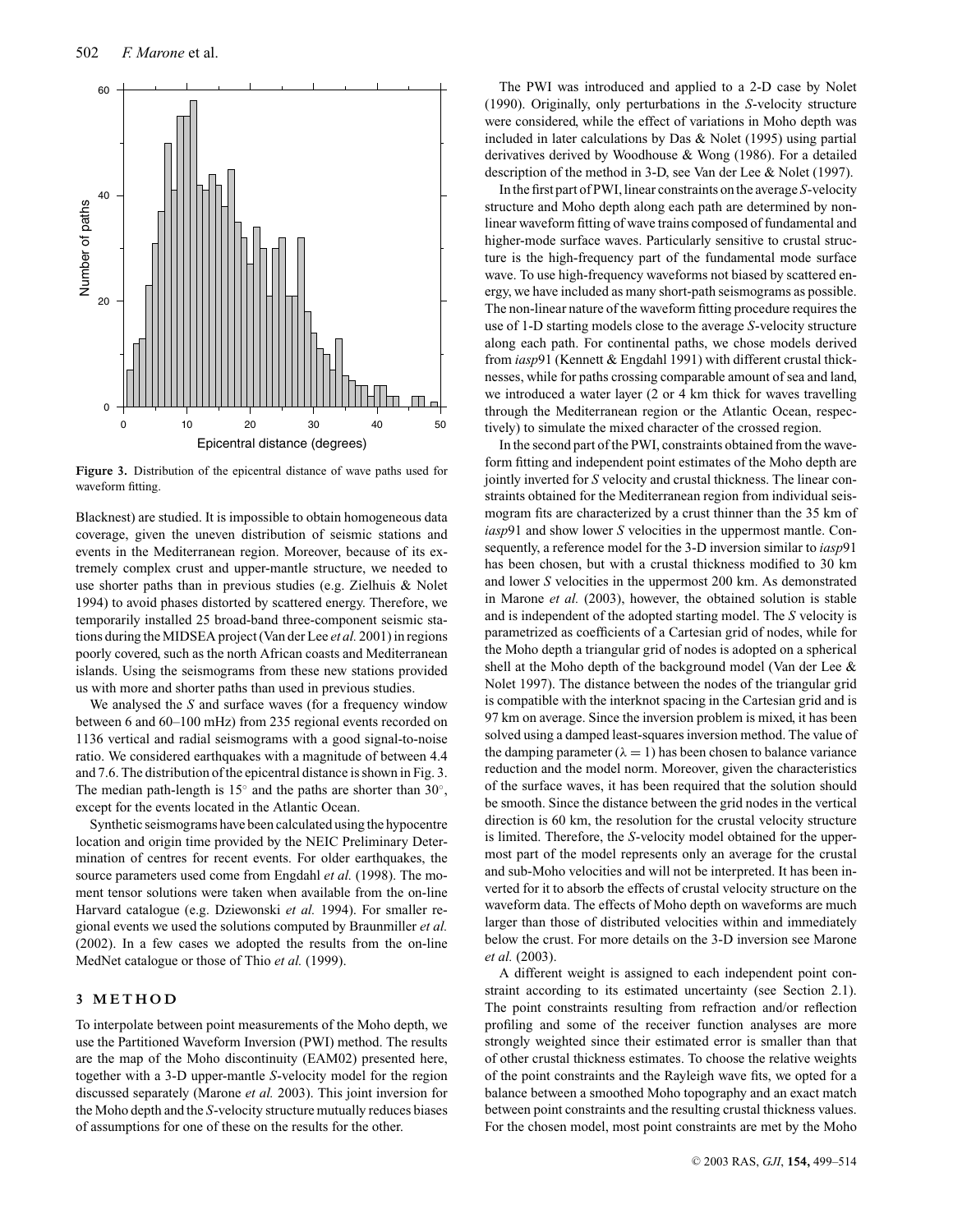

Figure 4. Distribution of the deviation of the previous crustal thickness observations from the values observed in EAM02 (Fig. 5). The 95 per cent confidence interval is represented by the two vertical lines. (a) Data set of Mooney *et al.* (2002), (b) refraction and reflection profiles, (c) receiver function study of Van der Meijde *et al.* (2003), (d) other receiver function studies, (e) gravity studies and (f) *a priori* constraints on the crustal thickness in the Atlantic Ocean).

map within their double standard deviation (Fig. 4), while the Moho topography remains smooth. The discrepancies falling outside the double standard deviation interval are related to point measurements in regions where a strong gradient in the Moho topography can be expected (e.g. Calabrian and Hellenic arcs). The obtained Moho depth model has been forced to be smooth. If the weight of the point constraints is increased and they are forced to be matched within their single standard deviation, the obtained model shows strong gradients and small anomalies.

Fig. 4(f) shows how the values observed in EAM02 (Fig. 5) deviate from the artificially imposed point constraints in the Atlantic Ocean (see Section 2.1). The distribution of the differences is shifted towards negative values and the maximum is observed at −5 km. This indicates that the surface waves travelling through the eastern Atlantic region require on average a 5 km thicker crust than the imposed standard oceanic crust of 6 km.

#### **4 UNCERTAINTIES ESTIMATION**

Uncertainties in the obtained Moho depth values arise from different sources. First, the resolving power of a seismogram for the average Earth structure along its path is controlled by the Fresnel zone. If natural trade-offs between model parameters (e.g. the crustal velocity and the Moho depth) are not reduced by introducing additional constraints, the obtained velocity and crustal structure along every single path as well as the final 3-D image can be blurred. Errors in the source parameters and excitation factors, as well as in modelling assumptions (neglection of scattering, multipathing and mode-coupling) and in the approximations made in the nonlinear waveform fitting method also limit the resolving power of the data. Das & Nolet (1995) showed that for synthetic and real data with a very good signal-to-noise ratio, the Moho can be resolved within a kilometre, if frequencies as high as 0.125 Hz are fitted. As a result of the complexity of the Mediterranean region and limited

signal-to-noise ratio (mainly waveforms of moderate earthquakes have been used), in this study it was hardly possible to fit frequencies higher than 0.08 Hz. The expected uncertainty related to the average crustal thickness along each path is therefore higher than the ideal case shown in Das & Nolet (1995).

In the joint 3-D inversion of linear constraints provided by the waveform fitting and additional point constraints, further uncertainties are involved: errors in previous estimates of the crustal thickness and the variable resolving power of surface waves due to inhomogeneous great circle ray path coverage and the different sensitivity of the modes to different parts of the crust and upper mantle. In addition, the smoothness constraint is also responsible for averaging the Moho topography towards a mean value, which leads to underestimating the small-scale Moho topography perturbations. Owing to different error sources and the barely quantifiable propagation of uncertainties in the inversion, a formal error estimate is impossible for the Moho depth values obtained here. Nevertheless, assessing the anomaly size and amplitude that can be recovered in the 3-D inversion as well as the spatially variable resolving power of the data is important for interpreting and using EAM02. For this reason resolution tests with synthetic anomalies have been performed.

In Figs 6 and 7 two examples are shown: one with large anomalies  $(5°)$  and one with small ones  $(3°)$ . As expected, large features are better resolved than small ones. The shape of Moho topography perturbations with an average size of 500 km are well resolved throughout the studied region. The anomaly amplitude is almost completely recovered in central-southern Europe, the central-western Mediterranean Sea and the Atlantic Ocean. In the remaining areas it is partly underestimated (Fig. 6). For features as small as ∼300 km, the best resolving power is achieved for centralwestern Europe and the Mediterranean Basin: the region with the best path coverage and most point estimates of crustal thickness.we In these regions we recovered 83 per cent of the amplitude of the Moho perturbation, for other areas the anomaly amplitudes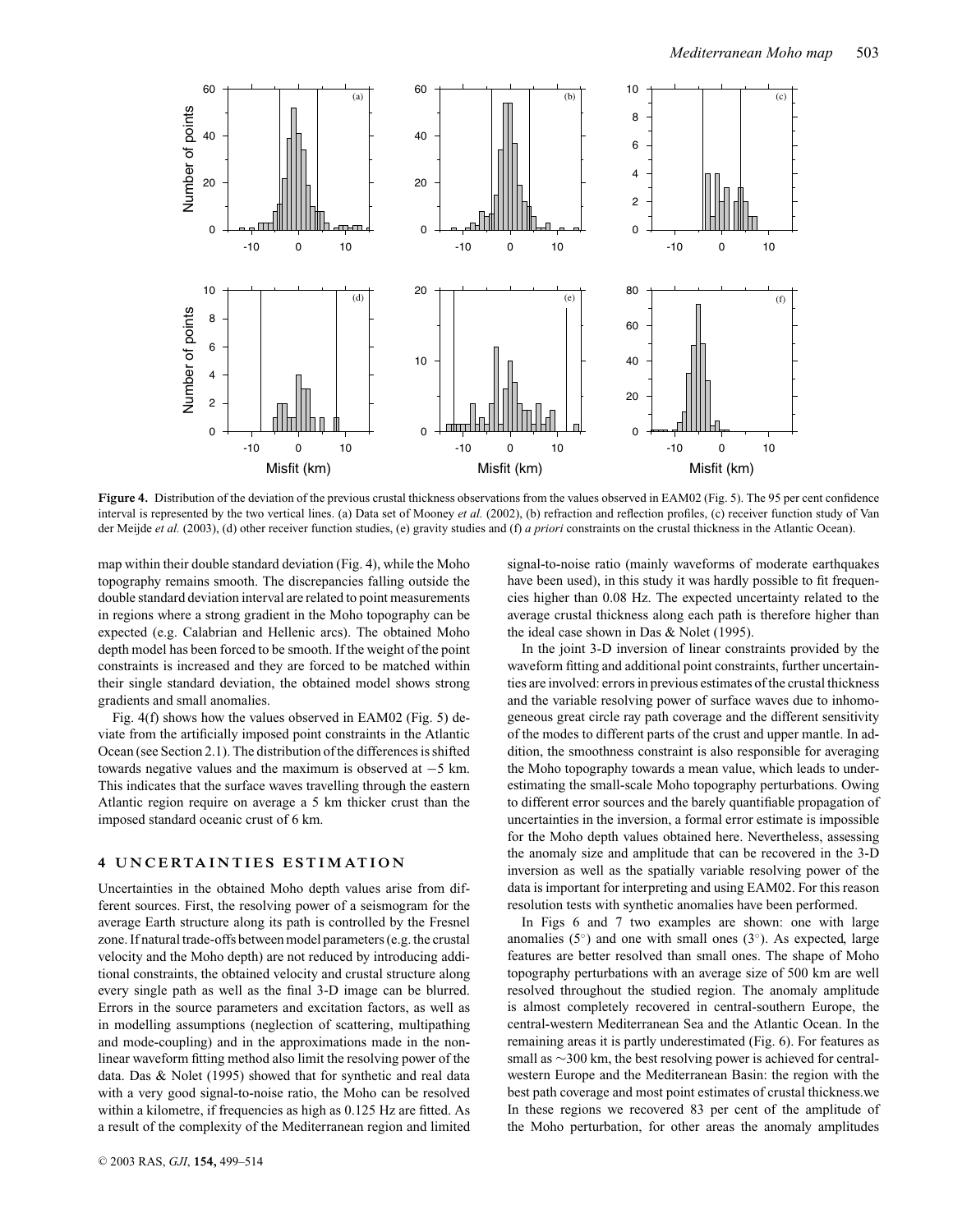

Figure 5. Map of Moho depth (EAM02) obtained in the 3-D inversion. **Figure 5.** Map of Moho depth (EAM02) obtained in the 3-D inversion.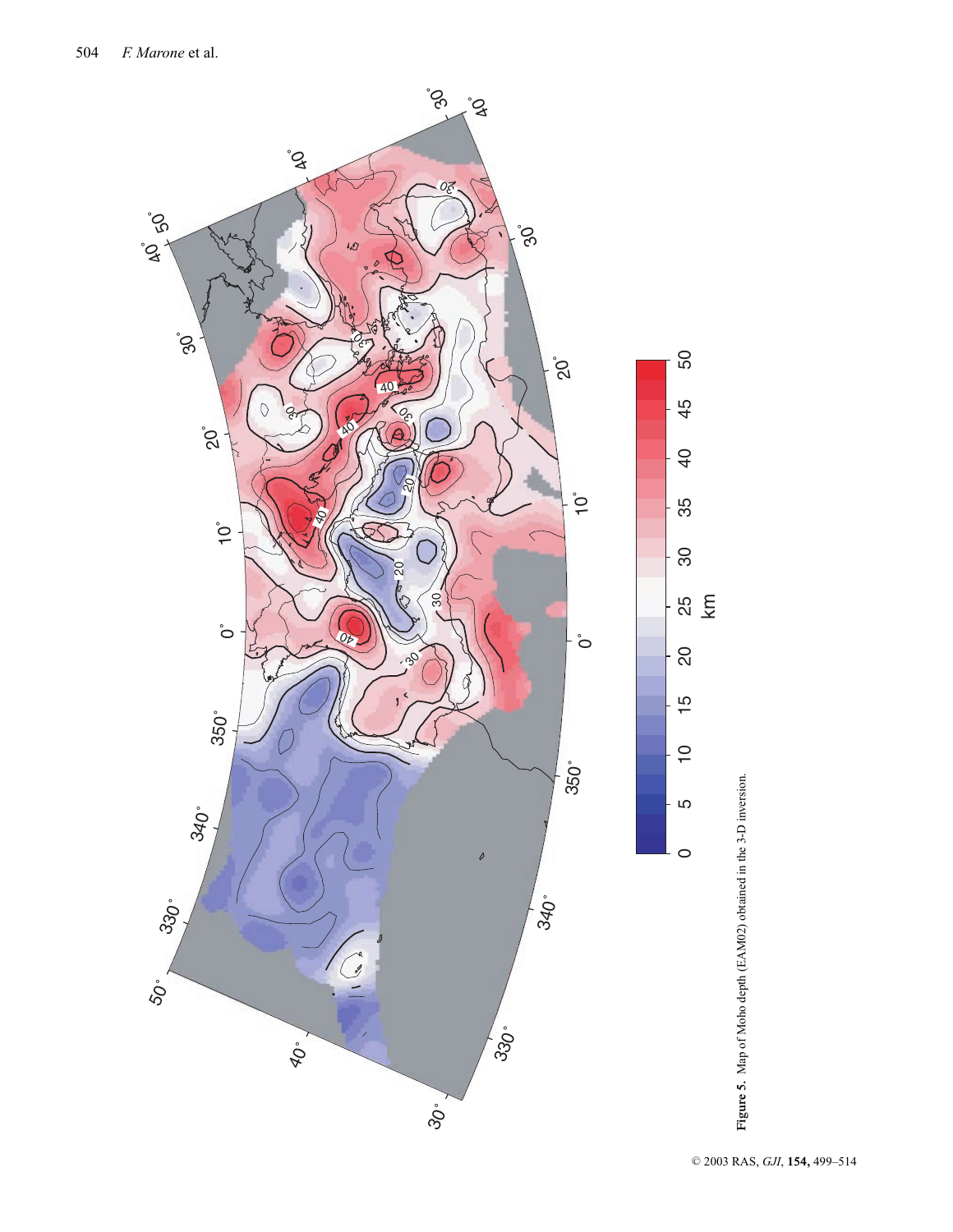

**Figure 6.** Chequerboard resolution test with 5◦ anomaly size: (a) input model, (b) retrieved structure.

are underestimated. Although the surface wave path coverage is optimal in eastern Europe, small-scale features of the synthetic input model are not well recovered (Fig. 7) owing to few point measurements of the Moho depth and insufficient high-frequency fundamental mode surface waves generated by Romania's intermediate to deep earthquakes.

To gain an idea of the resolving power for gross-scale features, we performed an additional resolution test with a realistic input structure: 10, 20 and 35 km Moho depth beneath the Atlantic Ocean, the Mediterranean Sea and Europe, respectively (Fig. 8). For regions with good path coverage and enough point constraints, the resolution is very good and the amplitude anomaly completely recovered (e.g. in the western Mediterranean). If the number of point constraints for the crustal thickness is limited, we observed an underestimation of the Moho topography perturbations by up to 4 km for regions constrained only by surface wave data.

Since a trade-off between crustal velocity and thickness exists, insufficient control of the crustal *S*-velocity structure could be wrongly mapped into the Moho topography. An inversion attempt, with additional independent constraints on upper crustal *S* velocities ac-

cording to the sediment information from Laske & Masters (1997), shows that in regions with an anomalously low average crustal velocity due to thick sedimentary deposits (up to 15 km), the crustal thickness can be overestimated by up to 8 km. In areas with a standard upper crust, variations in the Moho depth related to whether or not sediments are included fall within the uncertainties. Therefore, and because of incomplete and imprecise sediment thickness and velocity information, we decided not to correct for this effect. No constraints on crustal velocity have been included in the joint 3-D inversion. However, overestimating the crustal thickness due to particularly thick sedimentary layers in the Mediterranean region is expected only in limited areas (eastern Mediterranean and Adriatic Sea). For the remaining region the sedimentary coverage is not thick enough to bias the results significantly.

#### **5 RESULTS AND DISCUSSION**

The obtained Moho map for the Eurasia–Africa plate boundary region (EAM02) is shown in Fig. 5. The depth to the Moho in the area varies from less than 15 km beneath the Atlantic Ocean and in the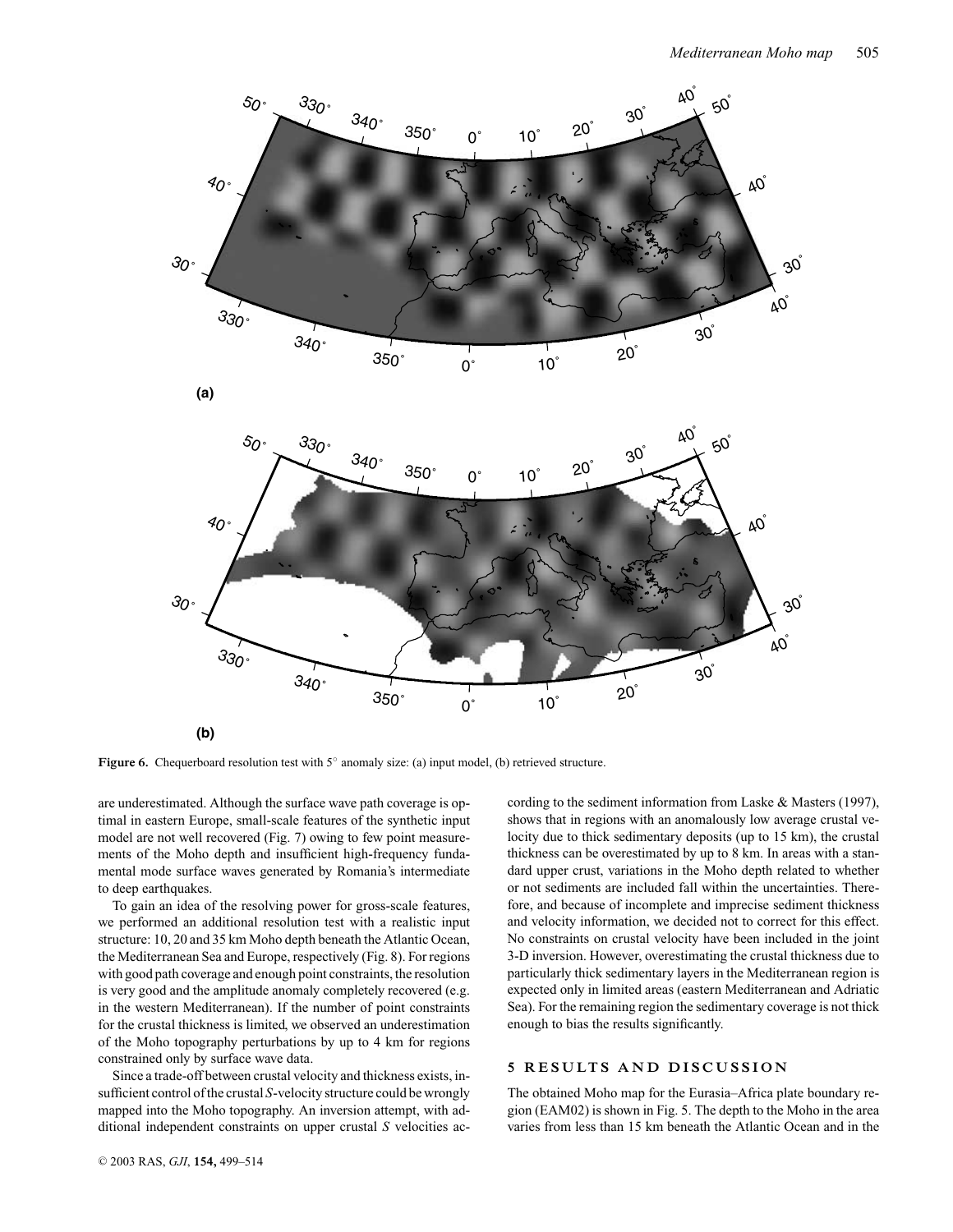

**Figure 7.** Chequerboard resolution test with 3◦ anomaly size: (a) input model, (b) retrieved structure.

Algero-Provençal Basin to over 43 km beneath the Alps. The spatially averaged value for the crust–mantle boundary depth is 28 km.

Compared with the existing Moho map for the region by Meissner *et al.* (1987), we extended the results to the southern Mediterranean Basin, northern Africa and the Atlantic Ocean.

#### **5.1 Mediterranean Sea**

The Mediterranean Sea shows a strongly heterogeneous character. In the western part, beneath the Ligurian Sea and the Algero-Provençal Basin, a shallow Moho  $(<20 \text{ km})$  has been imaged. The observed thin and on average fast crust, together with the low *S* velocities observed in the uppermost mantle (Marone *et al.* 2003) and the high heat flow measured (Burrus & Foucher 1986), all support the idea of oceanic crust present among the predominantly extended continental crust, at least in limited locations (e.g. offshore Provence). The imaged thin crust of the region could be the result of extensional processes at the back of the retreating NWdipping subducting oceanic lithospheric slab between ∼30–22 Ma (Faccenna *et al.* 2001). Oceanic crust could have been emplaced during the simultaneous 25◦–30◦ counter-clockwise drifting of the Sardinia–Corsica block (Burrus 1984).

The westernmost part of the Mediterranean Basin or Alboran Sea, squeezed in between the Betics in the north, the Rif in the east and the Atlas Mountain Range in the south, has been locally affected by extensional processes since the Early Miocene (e.g. Platt & Vissers 1989; Seber *et al.* 1996), even though the deformation of the overall region is dominated by the converging and colliding African and Eurasian continents. While the Moho discontinuity beneath the mountain belts in southern Spain and northern Africa is found at a depth of 35 to over 40 km, the Alboran Sea has a much shallower Moho at 25 km. According to resolution tests (Fig. 7), a feature as small as the Alboran Sea can be resolved by our data set. However, the Moho depths obtained for this region are possibly damped towards a mean value: in reality the crust–mantle boundary is deeper beneath the arcuate mountain belt and shallower in the centre beneath the Alboran Sea than shown in Fig. 5.

The central Mediterranean Basin can be divided into two regions following the bathymetry (Fig. 1), the Moho topography (Fig. 5) and the uppermost mantle *S*-velocity structure (Marone *et al.* 2003).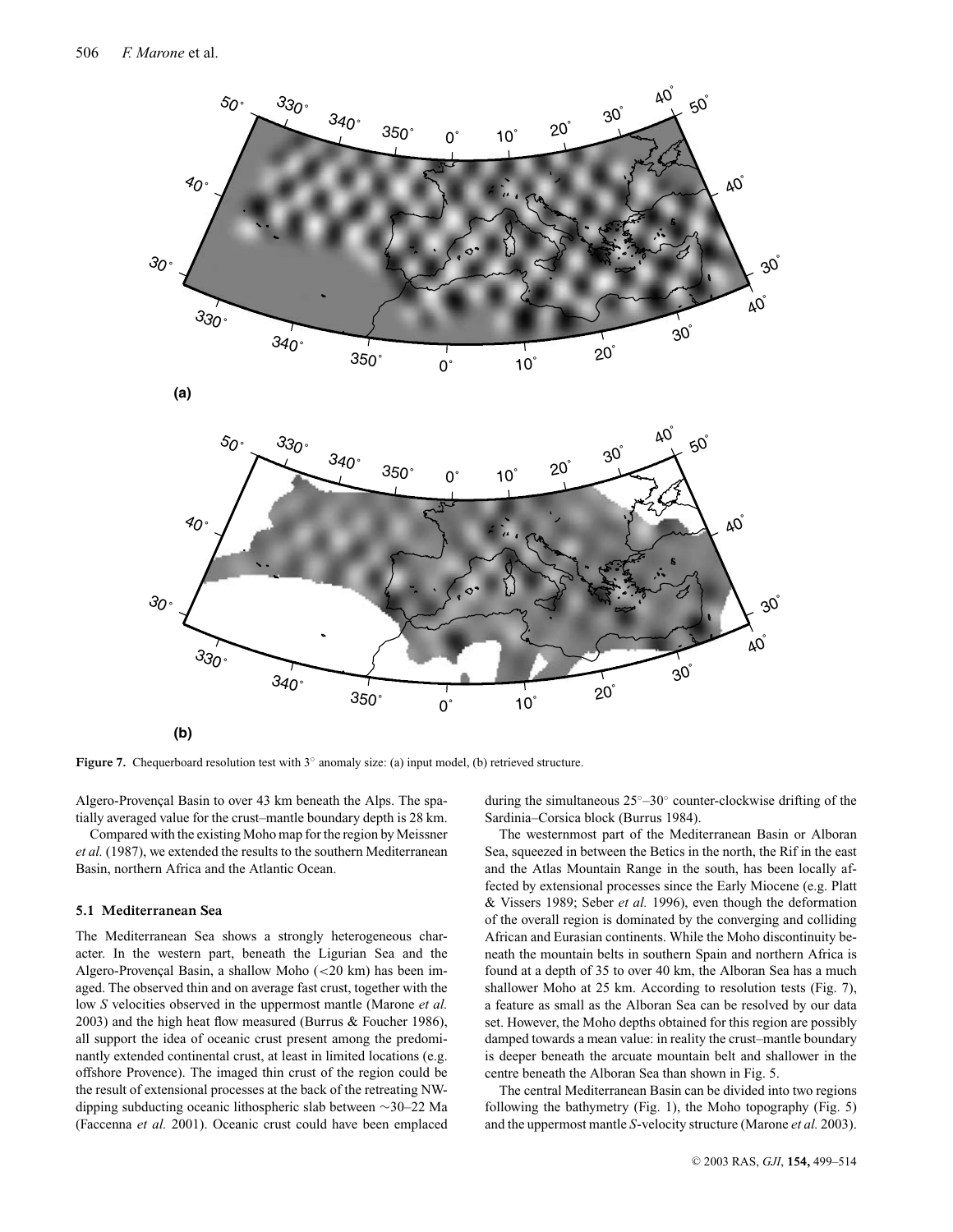

Figure 8. Resolution test with realistic input structure (10, 20 and 35 km Moho depth beneath the Atlantic Ocean, the Mediterranean Sea and Europe, respectively): (a) input model, (b) retrieved structure.

North of the Malta escarpment, where the deep basins are, a shallow Moho is observed. Beneath the Ionian Basin the crust–mantle discontinuity is shallower than 20 km, while eastward (below the Sirte Basin) it is found at 23 km. These results support the interpretation of the deep central Mediterranean basins as relicts of Mesozoic oceanic crust covered by 6–8 km thick sedimentary layers (De Voogd *et al.* 1992). To the south, offshore Libya, the Moho is present at 30 km depth. This suggests that the region could be an extension of the northern African margin beneath the Mediterranean Sea, an idea supported by its shallow bathymetry. Such a division of the central Mediterranean Sea into two parts is also observed in the upper-mantle structure, with a fast northern part, possibly repre-

senting oceanic lithosphere, while average velocities are present to the south (Marone *et al.* 2003).

The eastern Mediterranean shows the Moho at a depth of 30 km on average. A shallowing of the crust–mantle boundary (23 km) has been mapped beneath the Levantine Sea, while a deepening (>35 km) is observed at the Nile's mouth, where sediments transported by the river have accumulated. Reflection and refraction seismic profiling, gravimetric and magnetic studies have been performed in the region. However, the origin of this part of the Mediterranean Sea as well as the nature of its crust are still debated. For the easternmost Mediterranean Basin (Levantine Sea) particularly, two end-member hypotheses exist. The first one suggests that the crust,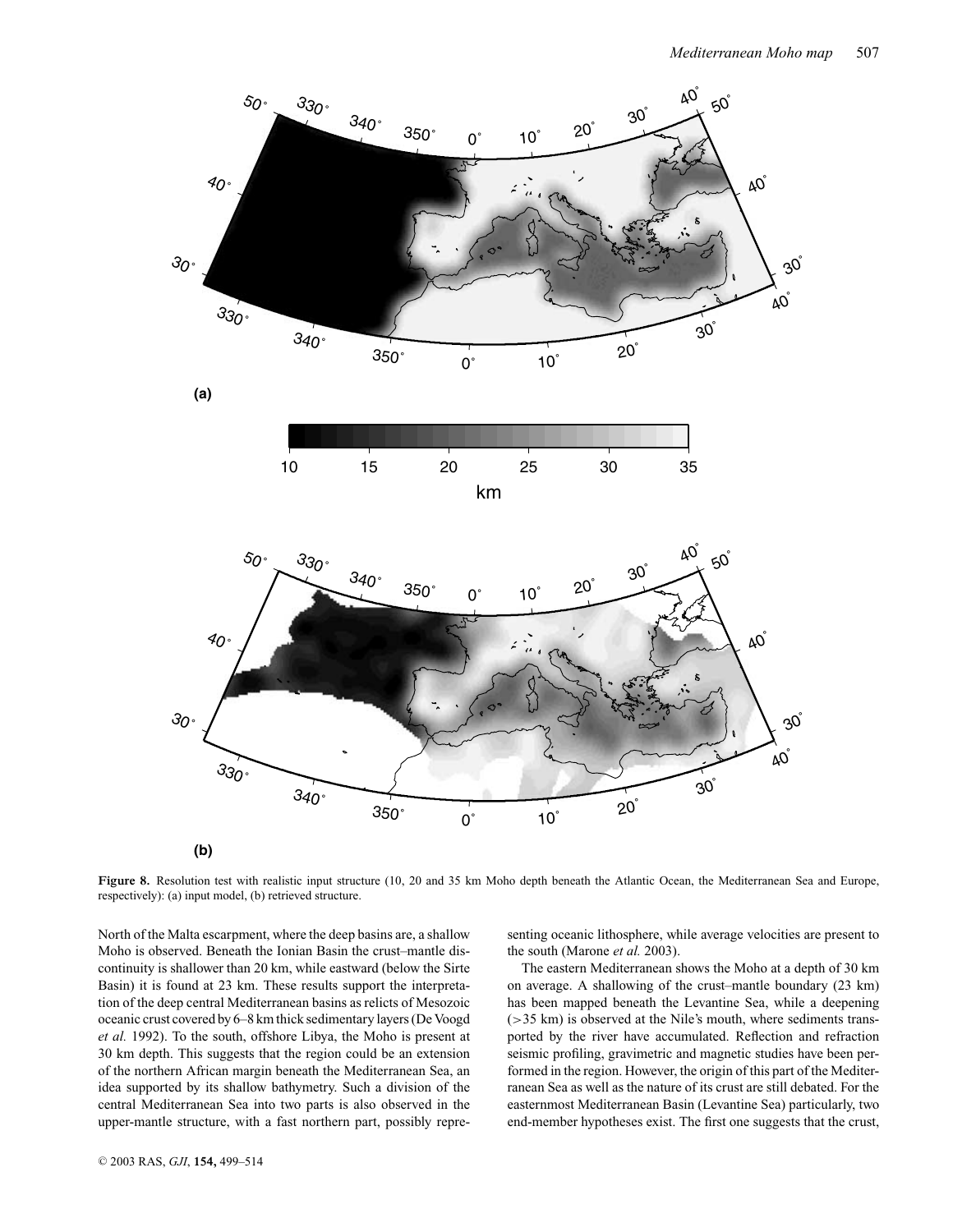of oceanic nature, formed during Mezosoic periods of rifting (e.g. Makris *et al.* 1983; Dercourt *et al.* 1986; Ben-Avraham *et al.* 2002). The second hypothesis postulates that a Precambrian continental basement with terranes of accreted Precambrian oceanic crust underlies the entire eastern Mediterranean (Hirsch *et al.* 1994). The original continental crust could have thinned through a change of its physical properties due to the accumulation of up to a 14 km thick pile of mainly Triassic and Jurassic sedimentary rocks as mapped in the region (Makris *et al.* 1983; Hirsch *et al.* 1994; Knipper & Sharaskin 1994). In spite of differences in the mechanism of crust formation and of the nature of the crust (continental or oceanic), both theories agree on the presence of thin crust covered by a thick sedimentary layer. Even if resolution in this part of the studied region is limited by inhomogeneous data coverage, our results support the existence of thin crust, especially in the Levantine Basin, where a shallower Moho is observed compared with surrounding regions. Moreover, during the waveform fitting of the single seismograms in the first part of the PWI, the linear constraints obtained for this region indicate anomalously low velocities in the crust, consistent with a thick sedimentary layer.

#### **5.2 Eastern Atlantic Ocean**

The eastern Atlantic Ocean, the region between the Mid-Atlantic Ridge and western Europe, is characterized by a relatively homogeneous structure, with the Moho at a depth of 15 km (with an average 4–4.5 km water layer, a crustal thickness of 10.5–11 km). Our results show a crust at least 4 km thicker than values obtained from seismic refraction and reflection profiles (Fowler & Keen 1979; Whitmarsh *et al.* 1982; Ginzburg *et al.* 1985), and a difference of about 2.5 km compared with results from rare element inversions of melt distribution in the mantle source region (White *et al.* 1992). The Moho is deepening to 27 km underneath the Azores archipelago. The origin of the thicker crust here could be an increased melt production due to the interaction of the spreading ridge and a possible mantle plume (White *et al.* 1992).

As can be seen in Fig. 1, the seafloor of the eastern Atlantic Ocean shows a perturbed relief. These heterogeneities could have formed at the Mid-Atlantic Ridge after magmatic and amagmatic periods, which alternate over a short temporal scale (∼100 ka) and are characteristic of low spreading ridges (Rommevaux *et al.* 1994; Canales *et al.* 2000). Canales *et al.*(2000) also pointed out the extremely variable thickness of the crust formed at such slow-spreading ridges: they measured  $\geq$  2.2 km thickness variations over horizontal distances of ∼5 km. During periods of high magma supply, a crust thicker than standard oceanic crust could have been created. The study of rocks dredged along slowly spreading ocean ridges suggests lateral variability of the structure of the oceanic crust along the ridge, as a consequence of a non-uniform flow of melt out of the mantle and punctual ocean ridge magmatism (Dick 1989). Complex crustal thickness variability also results from 3-D numerical models of convection within the partially molten mantle beneath the ridge axis (Rabinowicz & Briais 2002). Moreover, underplated bodies and fragments of subcontinental lithospheric mantle residing shallowly in the oceanic mantle have been imaged with wide-angle seismic reflection techniques (Jacob *et al.* 1995) and postulated from the 187Os/188Os ratio measured in basalts (Shirey *et al.* 1987; Widom & Shirey 1996). Together with such fragments, crustal pieces could also have detached from continental edges during the opening of the North Atlantic Basin and now lie within younger oceanic crust. Along with a mantle plume, these fragments of continental crust can explain the thicker crust observed in the Azores archipelago.

The serpentinization of the sub-Moho mantle at the Mid-Atlantic ridge could also contribute to the imaging of the anomalously thick oceanic crust in our model for the eastern Atlantic Ocean. It is likely that open fissures characteristic of slowly spreading ridges and nonconstructive areas of ridge axes provide a path for seawater circulation, which easily penetrates the upper mantle lying at shallow levels (Hébert et al. 1990; Blackman et al. 1998). Serpentinization of mantle rocks strongly decreases their density from 3.2 g cm−<sup>3</sup> for mantle rocks to a density of 2.5 g cm<sup>-3</sup> for pure serpentine (e.g. Miller & Christensen 1995; Blackman et al. 1998; Früh-Green et al. 2001), as well as their *S* velocity. In fact, the shear wave velocity of serpentinized mantle rocks is close to crustal *S* velocities. Thus, rock serpentization in the uppermost mantle could create a low *S*velocity layer just beneath the Moho, reducing the velocity contrast at the crust–mantle discontinuity and creating a stronger velocity gradient between the serpentinized sub-Moho mantle and the unaltered lithospheric mantle. Possibly this velocity discontinuity has been imaged and interpreted as the Moho, thus causing us to overestimate the oceanic crustal thickness. Modelling single waveforms of *S* and surface waves travelling through the eastern Atlantic Ocean supports this interpretation. In fact, if a Moho at 10 km depth is chosen *a priori*, the surface waves require a 10–15 km thick sub-Moho layer characterized by *S* velocities as low as 4.15 km s−1. Moreover, a 1-D path-averaged velocity model characterized by a 5 km thick sub-Moho layer with extremely low *S* velocities ( $\sim$  3.3 km s<sup>-1</sup>) is also consistent with the observed waveforms. *S* velocities as low as 3.3 km s−<sup>1</sup> would suggest a degree of serpentinization as high as 50 per cent (Christensen 1966). Serpentinized uppermost oceanic mantle seems to be required in subduction zones, where dehydration could provide enough energy for unbending the slab (Seno & Yamanaka 1996; Peacock 2001). Dehydration embrittlement could be the cause of intermediate depth earthquakes occurring at mid-plate depths in the subducting slab. However, where serpentinization is taking place is still a matter of debate: Peacock (2001) suggests that serpentinization may occur in the trench–outer rise region, where faulting may promote infiltration of seawater several tens of kilometres into the oceanic lithosphere. In contrast Seno & Yamanaka (1996) propose that the hydration of the uppermost oceanic mantle could occur when the oceanic plate passes over plumes or superplumes. Here we show evidence that in the eastern Atlantic Ocean the sub-Moho mantle could be partially serpentinized so that hydration could partly occur at the Mid-Atlantic ridge.

Synthetic resolution tests preclude that the wave path coverage has contaminated the imaged structure of the Atlantic region with continental characteristics (Fig. 2).

#### **5.3 Northern Africa**

After installation of broad-band seismic stations along the northern African coast during the MIDSEA project (Van der Lee *et al.* 2001), it was possible to increase data availability significantly and consequently resolution, especially for the northernmost margin of Africa discussed here. However, the structure south of the margin is biased by smearing along the main path direction.

EAM02 shows on average the Moho discontinuity at 30 km depth beneath regions such as northern Egypt and northern Libya, which have not experienced important tectonic episodes since the Paleocene (a rifting phase in the Sirte Basin). A thickening of the crust is observed at the Nile delta, where thick sediments are present (Tawadros 2001). However, the western part of the African continent is characterized by a rapid change from a relatively deep Moho (down to 42 km) below the Atlas Mountain Range to the thin crust of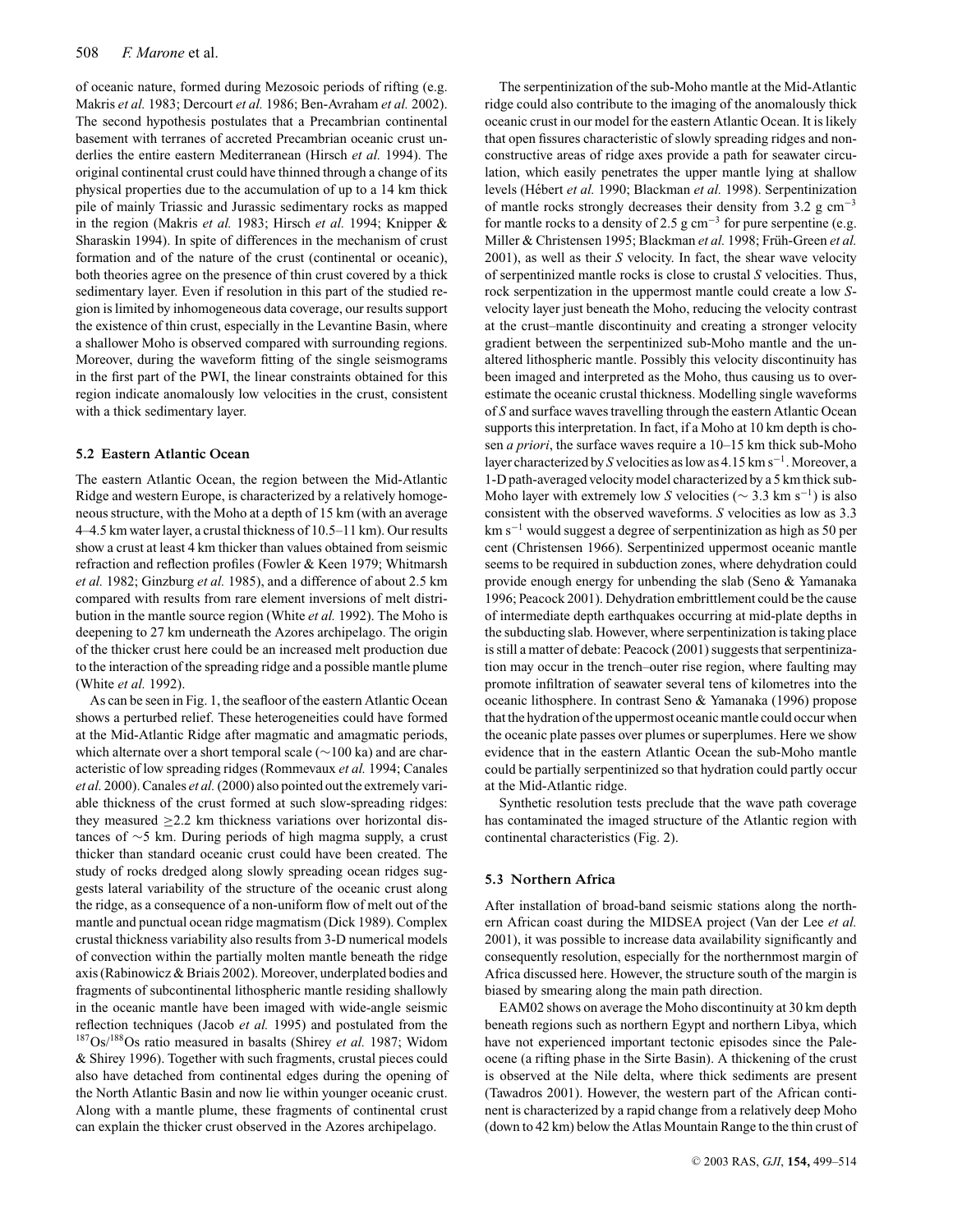the southwestern Mediterranean Sea (<20 km). These features are a consequence of past tectonic movements, such as subduction along northern Algeria (Dercourt *et al.* 1986). The tectonic activity of this area, still nowadays, is documented by seismicity (e.g. Buforn *et al.* 1995).

#### **5.4 European continent**

The main features observed for continental Europe (Fig. 5) are correlated with surface topography (Fig. 1). In fact, EAM02 shows crustal roots beneath mountain belts such as the Alps, the Dinarides, the Hellenides, the Pyrenees and the Carpathians, where the Moho discontinuity is deeper than 40 km. A deep crust–mantle boundary (>35 km) is also found beneath Turkey. A shallow Moho (<30 km) is observed in relation with extensional settings beneath the Pannonian Basin, the Black Sea and along the Central European Rift. A similar feature is present beneath Bulgaria. We compared our results for Europe with Meissner's (1987) map for the Moho depth, which he obtained by compiling several deep seismic and extensive reflection/refraction profiles. We observe strong similarities in the long-wavelength character.

Comparing well are the results for Italy, where a complex structure can be expected because of the interacting crust of the Adria microcontinent and the European Plate. Beneath Italy and the Corsica– Sardinia block the Moho discontinuity is found on average at 30 km depth. We also confirm that the crust of the Adria microplate is continental with the Moho at a depth of 30–35 km, as found by Meissner *et al.* (1987) and Morelli (1998). The seas west of Italy show a shallower Moho than inferred by Meissner *et al.* (1987). In the Ligurian Sea the crust–mantle boundary is found at 20 km depth. This value agrees with the minimum Moho depth of 16 km for this region proposed by Morelli (1998). Probably the higher values found by Meissner *et al.* (1987) arise from interpolation due to lack of data. For the Tyrrhenian Sea as well, a thin and stretched crust has been found by several authors such as Calcagnile & Scarpa (1985) from regional dispersion of seismic surface waves and Locardi & Nicolich (1988) from deep seismic profiles and petrological studies. In EAM02 (Fig. 5) we also observe a shallow crust–mantle boundary beneath the Tyrrhenian Sea, confirming a stretched crust. However, the results in this area are constrained mainly by estimates of crustal thickness obtained in refraction and reflection profiles. The surface waves would prefer a thicker crust, probably because the recorded signals of deep earthquakes occurring beneath the Calabrian arc contain no fundamental-mode frequencies high enough to constrain the crustal thickness significantly. As a result, the value of the Moho depth stays close to the 30 km of the background model. The shallow Moho discontinuity found beneath the Tyrrhenian Sea has been set in relation with the extensional backarc basin tectonics characterizing this area (e.g. Faccenna *et al.* 2001).

In eastern Europe more differences emerge compared with the Moho map by Meissner *et al.* (1987). First of all, beneath the Carpathian arc we find a deepening of the Moho to a maximum of 40 km along a NW–SE-striking feature. The NW–SE-trending structure with thickened crust that Meissner *et al.* (1987) found was narrower than what we observe. This difference is due to the smoothing effect of the surface waves. Our results agree with values obtained from refraction seismic profiles (Hauser *et al.* 2001), showing an increased crustal thickness under the Carpathians. To the south, in Bulgaria, EAM02 (Fig. 5) shows the Moho at a depth of 25–27 km. The crust of this area is poorly known and only a few studies have been carried out in the region. Several authors (Dachev & Volvovsky 1985; Babuška & Plomerová 1987; Shanov *et al.* 1992) suggest a quite complex crustal structure, with a deep Moho in the south, possibly related to a paleosubduction (Shanov *et al.* 1992) and crustal thinning in the northern-central part related to graben formation and a shallow asthenosphere. The zone of thin crust we imaged in Bulgaria is more elongated in the N–S direction compared with the studies mentioned above. The thickened crust in the southern part proposed by the authors above is possibly a small size perturbation which cannot be efficiently detected by the surface waves. However, since enough seismic waves travel across this area, we believe that this region is characterized on average by a thin crust.

Greece is characterized by complex tectonics, with compressional processes in the outer zone and extension in the backarc basin area (Dercourt *et al.* 1986) as reflected in its crustal structure (Fig. 5). In fact, we find the Moho to be deeper than 40 km beneath the Greek mainland and the Peloponnesus. The crust–mantle boundary beneath Crete is observed on average at 30 km. Moving from the collision zone to the backarc basin (southern Aegean Sea), we observe a shallowing of the Moho to a minimum of 20 km. In the northern Aegean Sea the average Moho depth is 30 km. Our results agree with the Moho map of Makris (1985) obtained by interpolating refraction and reflection seismic data with information from gravity data. The zone of thin crust we image in the southern Aegean Sea is more elongated in an E–W direction, reaching the coasts of Turkey. In Makris' (1985) map this feature is limited to the region north of Crete, but his results on the eastern Aegean Sea are constrained by gravity data only. Similar features are also found in a smaller-scale study presented by Karagianni *et al.* (2002).

#### **6 ISOSTATIC COMPENSATION**

To assess Airy isostatic compensation in the Mediterranean region, the obtained Moho depth model (Fig. 5) has been compared with a Moho depth model computed assuming isostatic equilibrium. For this purpose, a synthetic crustal model has been constructed. In particular, detailed information concerning sedimentary deposits as well as appropriate upper, middle and lower crustal densities at each single node on a grid have been included according to the compilation of Laske & Masters (1997) and Bassin *et al.* (2000). The thickness of the sedimentary package and the ratio between the three crustal layers have been fixed at the values proposed by Laske & Masters (1997) and Bassin *et al.* (2000). The thicknesses of the single crustal units have been scaled according to the total crustal thickness in isostatic equilibrium. To obtain in the isostatic compensated model Moho depth variations of the same wavelength as observed (Fig. 5), the topography of the ETOPO5 data set (National Geophysical Data Center, 1988) has been smoothed.

In a first step, the Moho depth has been computed considering isostatic compensation only for the crust and assuming a constant density for the uppermost mantle ( $\rho_{\text{mantle}} = 3.33 \text{ g cm}^{-3}$ ) (Fig. 9a). The continental regions are characterized by residuals smaller than 5 km: the difference between EAM02 (Fig. 5) and the Moho topography for an isostatically compensated crust is less than 5 km. Considering the uncertainties in estimating the Moho depth (see Section 4) and in the assumed densities, we conclude that the crust for the studied continental region is close to an isostatic equilibrium. The Mediterranean Basin is showing strong positive residuals compared with the continental regions, suggesting that either sub-Moho lithospheric densities are higher and/or crustal thickness has been overestimated. The Atlantic Ocean is also characterized mainly by positive residuals, possibly indicating that we underestimated the uppermost mantle density for an oceanic region.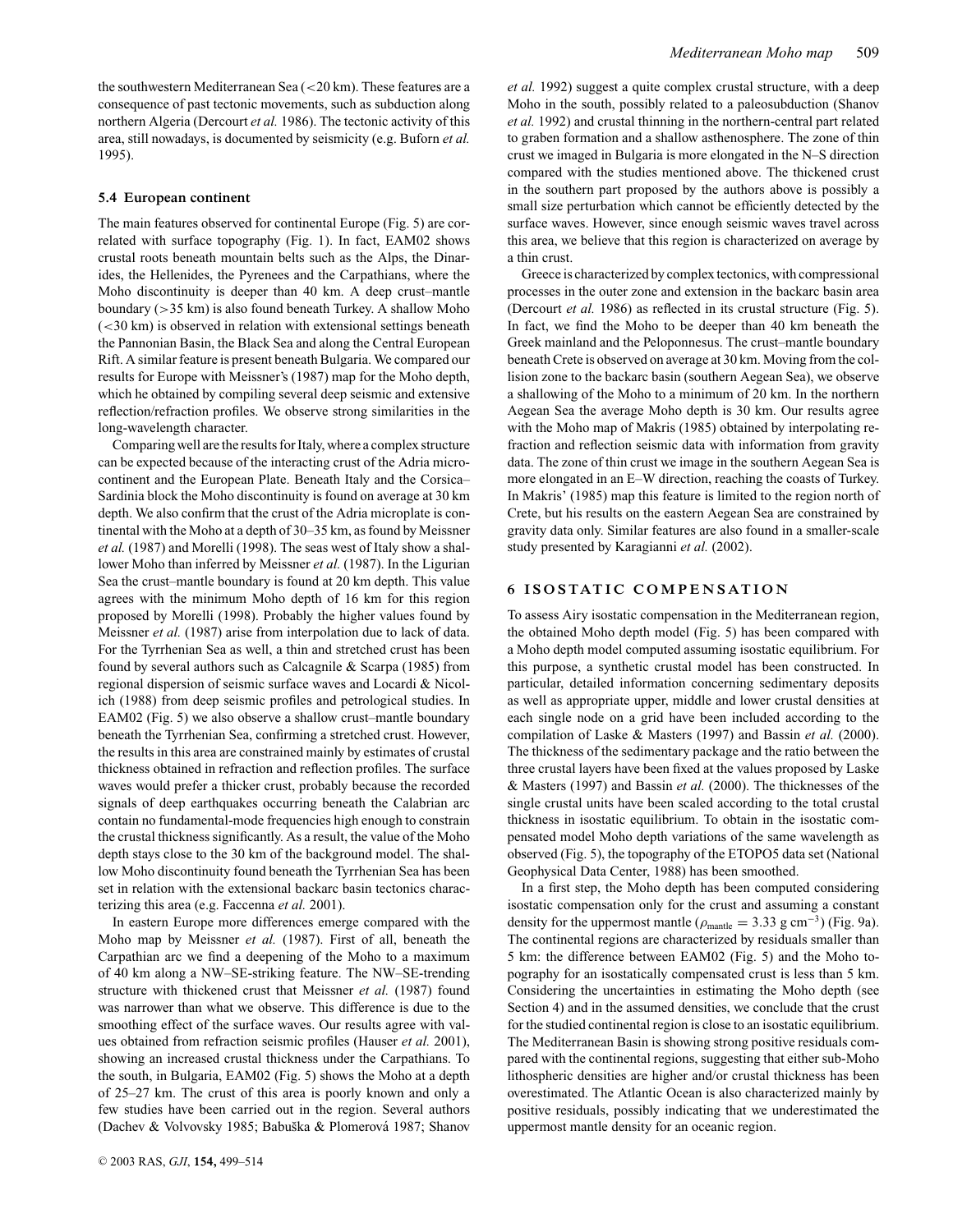

**Figure 9.** Moho depth residuals computed by subtracting the Moho depth calculated assuming isostatic equilibrium from the obtained Moho depth: (a) assuming isostatic compensation only for the crust and a constant density for the uppermost mantle, (b) assuming a compensation depth of 60 km and using uppermost mantle densities derived from the *S*-velocity model of Marone *et al.* (2003).

In a second step, to include the effect of the lithosphere, we chose a compensation depth at 60 km and computed uppermost mantle densities, converting the *S* velocities obtained in Marone *et al.* (2003) according to a velocity–density–depth relationship provided by Cammarano *et al.* (2002). Also in this case, the observed residuals (Fig. 9b) for the continental region are smaller than 5 km almost everywhere, confirming isostatic equilibrium. In the Atlantic Ocean the observed and computed Moho topography differs less than in the previous case, which included only the crust. This confirms the necessity of considering the lithosphere with an appropriate oceanic density in isostatic computation. Considering that owing to a mainly E–W paths direction in the eastern Atlantic

Ocean (Fig. 2), the obtained Moho topography has been averaged out and that the age dependence of the oceanic lithospheric density has not been considered, we conclude that isostatic compensation reigns at 60 km depth beneath this region. Beneath the Bay of Biscay negative residuals are found. This anomaly, not present in Fig. 9(a), correlates with an anomalous high *S*-velocity body in the uppermost mantle (Marone *et al.* 2003). The over 5 km difference between the observed and computed Moho depths could possibly arise from overestimating the uppermost mantle densities. In fact, granulites representing at least partly, an Archaean crust with granulite facies metamorphism have been found in the Bay of Biscay (Guerrot *et al.* 1989). The Archaean age of the Bay of Biscay rocks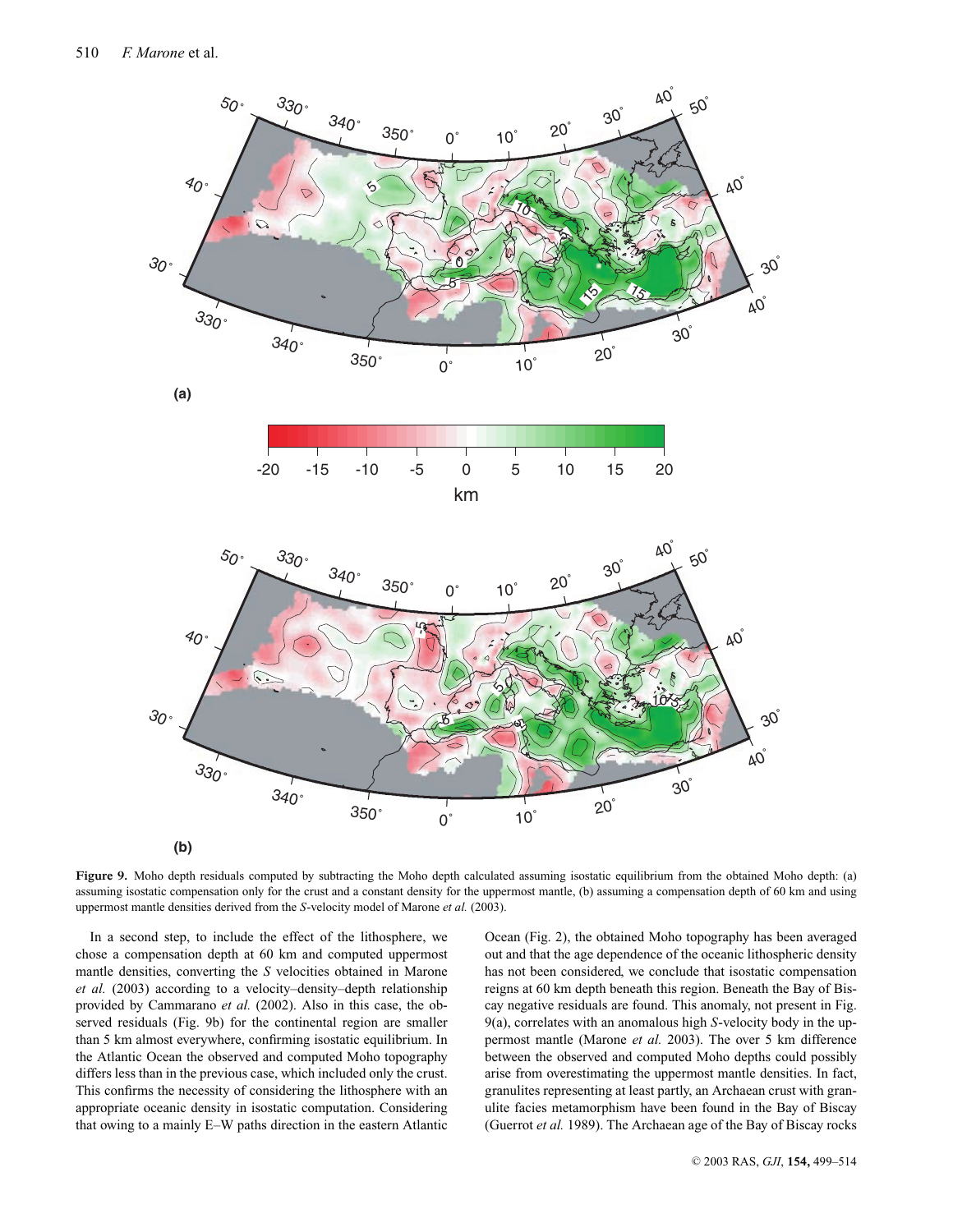compares to that of the west African craton, suggesting that the west European Plate belonged to west Africa during the Late Proterozoic (Guerrot *et al.* 1989). Although cratonic material shows high *S* velocities, it is characterized by lower densities than expected due to depletion and leads here to overestimating of the lithospheric density because of the constant velocity–density–depth relationship used. Decreased residual values with the inclusion of the lithosphere are also observed for the central Mediterranean (between southern Italy and Libya), while residuals over 5 km are still present in the eastern Mediterranean. In this latter region isostatic compensation would require higher densities in the uppermost mantle. Therefore, according to the velocity–density–depth relationship of Cammarano *et al.* (2002), we expect higher *S* velocities, which are, however, absent in Marone *et al.* (2003). Such large discrepancies between observed and computed Moho depths could arise from overestimating the crustal thickness in this region. In fact, the highest residuals correlate with the area having thickest crust offshore of the Nile mouth. As pointed out in Section 4, synthetic tests show that a trade-off exists between crustal velocity and thickness. Overestimating the crustal velocity is responsible for overestimating the Moho depth. This effect is particularly important in the eastern Mediterranean Basin, where more than 10 km thick sediment deposits are present and the crustal thickness could have been overestimated by up to 8 km.

#### **7 CONCLUSIONS**

We are first to map the Moho depth (EAM02) covering the whole Mediterranean region, also with reliable results for the southern and eastern Mediterranean Basin and the northern African coasts, regions only occasionally considered in previous studies of the Mediterranean Basin. Information contained in surface waves has been used to interpolate between existing point estimates of the crustal thickness.

The heterogeneous crust of the Mediterranean Sea confirms the complex evolution of this plate boundary region. In the west, the Moho discontinuity has been observed to be as shallow as 15–20 km. This extensively stretched and partly oceanic crust may have formed from extension in the backarc of the retreating Calabrian slab. In contrast, the eastern Mediterranean region is characterized by 25– 30 km thick crust on average. It is interpreted either as Mesozoic oceanic or thinned Precambrian continental crust covered by a thick pile of Mesozoic sedimentary rocks.

Below the eastern North Atlantic Ocean our results show a crust up to 5 km thicker than the standard oceanic crust. From its highly perturbed relief, we interpreted the crust here to be heterogeneous, as a consequence of periods with different magma supply characteristic of slow-spreading ridges. An additional effect contributing to the imaging of an apparently anomalous thickness could be the serpentinization of the sub-Moho mantle.

In Europe the presence of crustal roots beneath the major mountain belts has been confirmed, while thinned crust has been found below extensional basins.

Comparing the Moho topography obtained with the Moho depth computed assuming isostatic compensation at 60 km depth shows that most of the Mediterranean and eastern Atlantic region appears in isostatic equilibrium. In the eastern Mediterranean Basin strong positive residuals are likely to be due to overestimating the crustal thickness, owing to an extremely low average *S* velocity in the upper crust. The lithospheric low density required for isostatic compensation in the Bay of Biscay region, contrasting with observed high *S* velocities in the top 50 km of the mantle, confirms the presence of Archaean cratonic material.

#### **ACKNOWLEDGMENTS**

We are grateful to J. Ansorge for sharing his knowledge concerning previous studies on crustal thickness. We thank W. Mooney for providing his Moho depth compilation and for constructive comments on the manuscript. Funding for this study was provided by the Swiss National Science Foundation (SNF). Financial support for MIDSEA came from the SNF, with additional support from the Carnegie Institution of Washington, the French National Scientific Research Center and the University of Nice at Sophia-Antipolis, the Italian National Institute of Geophysics and Volcanology and numerous local organizations (see Van der Lee *et al.* 2001). We thank the many individuals associated with MIDSEA (see Van der Lee *et al.* 2001); their support has been invaluable. Contribution number 1279 of the Institute of Geophysics, ETH Zurich.

#### **REFERENCES**

- Babuka, V. & Plomerová, J., 1987. Deep structure of the lithosphere beneath the territory of Bulgaria, *Studia geoph. geod.,* **31,** 266–283.
- Banda, E., Dañobeitia, J., Surinach, E. & Ansorge, J., 1981a. Features of crustal structure under the Canary Islands, *Earth planet. Sci. Lett.,* **55,** 11–24.
- Banda, E., Surinach, E., Aparicio, A., Sierra, J. & Ruiz de la Parte, E., 1981b. Crust and upper mantle structure of the central Iberian Meseta (Spain), *Geophys. J. R. astr. Soc.,* **67,** 779–189.
- Bassin, C., Laske, G. & Masters, G., 2000. The current limits of resolution for surface wave tomography in North America, in *EOS, Trans. Am. geophys. Un.,* **81,** F897, Fall Meet. Suppl.
- Ben-Avraham, Z., Ginzburg, A., Makris, J. & Eppelbaum, L., 2002. Crustal structure of the Levant Basin, eastern Mediterranean, *Tectonophysics,* **346,** 23–43.
- Blackman, D., Cann, J., Janssen, B. & Smith, D., 1998. Origin of extensional core complexes: evidence from the Mid-Atlantic Ridge at Atlantis Fracture Zone, *J. geophys. Res.,* **103,** 21 315–21 333.
- Bohnhoff, M., Makris, J., Papanikolaou, D. & Stavrakakis, G., 2001. Crustal investigation of the Hellenic subduction zone using wide aperture seismic data, *Tectonophysics,* **343,** 239–262.
- Braunmiller, J., Kradolfer, U., Baer, M. & Giardini, D., 2002. Regional moment tensor determination in the European–Mediterranean region initial results, *Tectonophysics,* **356,** 5–22.
- Buforn, E., Sanz de Galdeano, C. & Udías, A., 1995. Seismotectonics of the Ibero-Maghrebian region, *Tectonophysics,* **248,** 247–261.
- Burrus, J., 1984. Contribution to a geodynamic synthesis of the Provençal Basin (northwestern Mediterranean), Mar. Geol., 55, 247-269.
- Burrus, J. & Foucher, J., 1986. Contribution to the thermal regime of the Provençal Basin based on FLUMED heat flow surveys and previous investigations, *Tectonophysics,* **128,** 303–334.
- Calcagnile, G. & Panza, G., 1990. Crustal and upper mantle structure of the Mediterranean area derived from surface-wave data, *Phys. Earth planet. Inter.,* **60,** 163–168.
- Calcagnile, G. & Scarpa, R., 1985. Deep structure of the European– Mediterranean area from seismological data, *Tectonophysics,* **118,** 93– 111.
- Cammarano, F., Goes, S., Vacher, P. & Giardini, D., 2002. Inferring upper mantle temperatures from seismic velocities, *Phys. Earth planet. Inter.,* submitted.
- Canales, J., Collins, J., Escartín, J. & Detrick, R., 2000. Seismic structure across the rift valley of the Mid-Atlantic Ridge at 23◦20 (MARK area): implications for crustal accretion processes at slow spreading ridges, *J. geophys. Res.,* **105,** 28 411–28 425.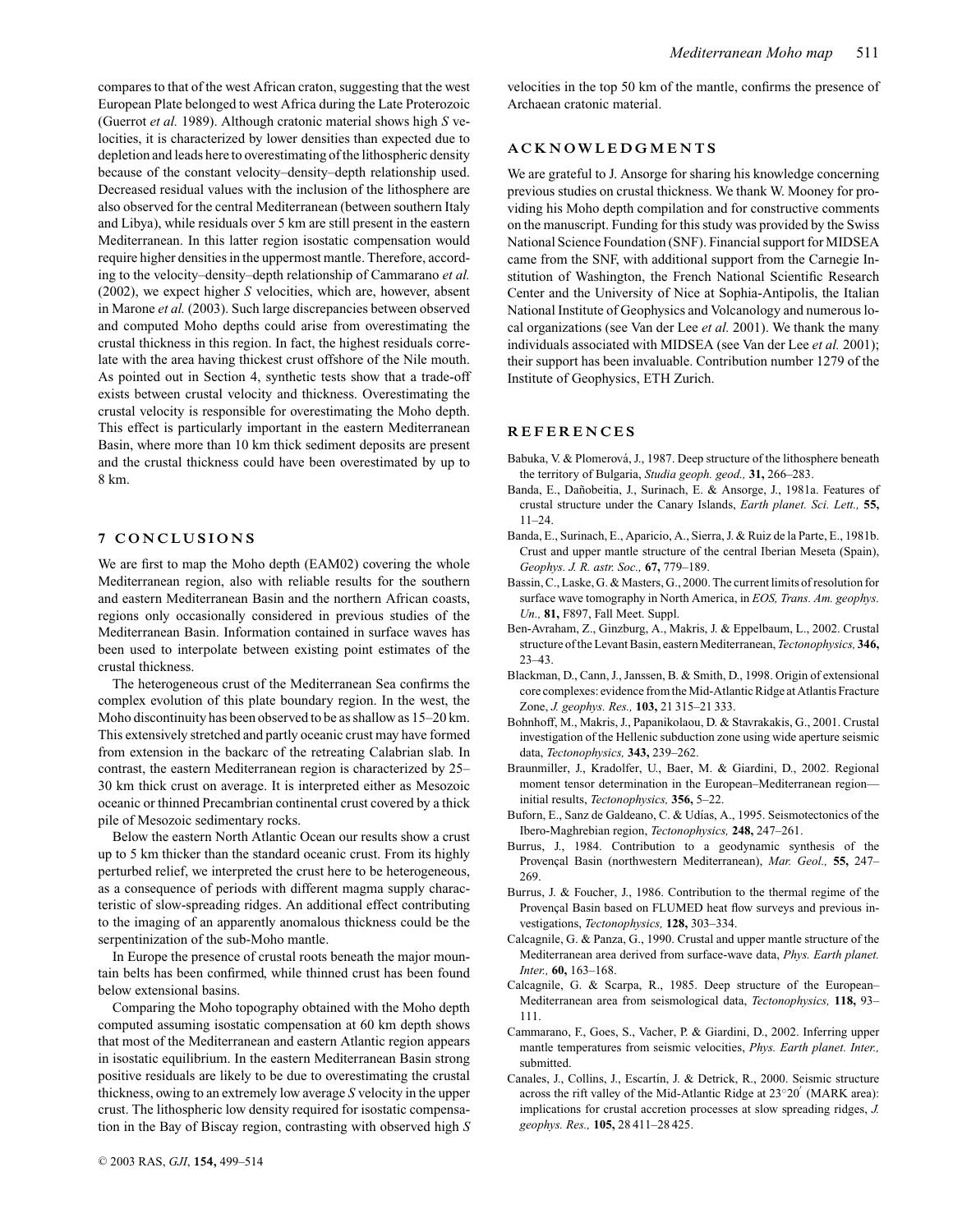Christensen, N., 1966. Elasticity of ultrabasic rocks, *J. geophys. Res.,* **71,** 5921–5931.

- Dachev, K. & Volvovsky, I., 1985. Deep structure of Bulgaria along the Petrich–Nikopol EMCM–DSS traverse, *Boll. Geofis. Teor. Applic.,* **27,** 263–278.
- Das, T. & Nolet, G., 1995. Crustal thickness estimation using high-frequency Rayleigh-waves, *Geophys. Res. Lett.,* **22,** 539–542.
- De Jonge, M., Wortel, M. & Spakman, W., 1994. Regional scale tectonic evolution and the seismic velocity structure of the lithosphere and upper mantle: the Mediterranean region, *J. geophys. Res.,* **99,** 12 091–12 108.
- De Voogd, B., Truffert, C., Chamot-Rooke, N., Huchon, P., Lallemant, S. & Le Pichon, X., 1992. Two-ship deep seismic soundings in the basins of the Eastern Mediterranean Sea (Pasiphae cruise), *Geophys. J. Int.,* **109,** 536–552.
- Dercourt, J. *et al.,* 1986. Geological evolution of the Tethys Belt from the Atlantic to the Pamirs since the Lias, *Tectonophysics,* **123,** 241–315.
- Dewey, J., Helman, M., Turco, E., Hutton, D. & Knott, S., 1989. Kinematics of the western Mediterranean, in *Alpine Tectonics,* pp. 265–283, eds Coward, M., Dietrich, D. & Park, R., Blackwell, London.
- Dick, H., 1989. Abyssal peridotites, very slow spreading ridges and ocean ridge magmatism, in *Magmatism in the Ocean Basins,* pp. 71–105, eds Saunders, A. & Norry, M., Blackwell, London.
- Doser, D., Keler, G., Harder, S., Miller, K. & Dial, P., 1997. Development of a lithospheric model and geophysical database for North Africa, Final Report PL-T-97-2136, Department of energy, Office of non-proliferation and National Security Philips Laboratory, Directorate of Geophysics, University of Texas/El Paso.
- Du, Z., Michelini, A. & Panza, G., 1998. EurID: a regionalized 3-D seismological model of Europe, *Phys. Earth planet. Inter.,* **105,** 31–62.
- Dziewonski, A., Ekström, G. & Salganik, M., 1994. Centroid-moment tensor solutions for January–March 1994, *Phys. Earth planet. Inter.,* **86,** 253– 261.
- Egger, A., 1992. Lithospheric structure along a transect from the northern Apennines to Tunisia derived from seismic refraction data, *PhD thesis,* ETH Zurich, Zurich, Switzerland.
- Engdahl, E., Van der Hilst, R. & Buland, R., 1998. Global teleseismic earthquake relocation with improved traveltimes and procedures for depth determination, *Bull. seismol. Soc. Am.,* **88,** 722–743.
- Faccenna, C., Funiciello, F., Giardini, D. & Lucente, P., 2001. Episodic backarc extension during restricted mantle convection in the Central Mediterranean, *Earth planet. Sci. Lett.,* **187,** 105–116.
- Fowler, C. & Keen, C., 1979. Oceanic crustal structure—Mid-Atlantic Ridge at 45◦N, *Geophys. J. R. astr. Soc.,* **56,** 219–226.
- Früh-Green, G., Connolly, J., Kelley, D., Plas, A. & Grobáty, B., 2001. Serpentinization of oceanic peridotites: implications for geochemical cycles and biological activity, in *The Subseafloor Biosphere at Mid-Ocean Ridges,* Special Publication, Am. geophys. Un., submitted.
- Geiss, E., 1987. A new compilation of crustal thickness data for the Mediterranean area, *Ann. Geophys.,* **5B,** 623–630.
- Ginzburg, A., Whitmarsh, R., Roberts, D., Montadert, L., Camus, A. & Avedik, F., 1985. The deep seismic structure of the northern continental margin of the Bay of Biscay, *Ann. Geophys.,* **3,** 499–510.
- Guerrot, C., Peucat, J., Capdevila, R. & Dosso, L., 1989. Archean protoliths within Early Proterozoic granulitic crust of the west European Hercynian belt: possible relics of the west African craton, *Geology,* **17,** 241–244.
- Hauser, F., Railenau, V., Fielitz, W., Bala, A., Prodehl, C., Polonic, G. & Schulze, A., 2001. VRANCEA 99—the crustal structure beneath the southeastern Carpathians and the Moesian Platform from a seismic refraction profile in Romania, in *Starkbeben: vom geowissenschaftlichen Grundlagen zu Ingenieurmassnahmen,* pp. 1–4, Universitat Kalsruhe. ¨
- Hébert, R., Adamson, A. & Komor, S., 1990. Metamorphic petrology of ODP Leg 109, Hole 670A serpentinized peridotites: serpentinization processes at a slow spreading ridge environment, in *Proc. of the Ocean Drilling Program, Scientific Results,* pp. 103–115, Vol. 106/109, eds Detrick, R., Honnorez, J., Bryan, W. & Juteau, T.
- Hirsch, F., Flexer, A., Rosenfeld, A. & Yellin-Dror, A., 1994. Tectonic setting and crustal structure of the Eastern Mediterranean, in *Annual Meeting,* p. 40, eds Amit, R., Arkin, Y. & Hirsch, F., Israel Geological Society.
- Jacob, A., Shannon, P., Makris, J., Hauser, F., Vogt, U. & O'Reilly, B., 1995. An overview of the results of the RAPIDS seismic project, North Atlantic, in *The Petroleum Geology of Ireland's Offshore Basins,* pp. 429–431, eds Croker, P. & Shannon, P., Geological Society, London.
- Karagianni, E. *et al.*, 2002. Rayleigh wave group velocity tomography in the Aegean area, *Tectonophysics,* **358,** 187–209.
- Kennett, B. & Engdahl, E., 1991. Traveltimes for global earthquake location and phase identification, *Geophys. J. Int.,* **105,** 429–465.
- Knipper, A. & Sharaskin, A., 1994. Tectonic evolution of the western part of the Peri-Arabian ophiolite arc, in *Geological Structure of the Northeastern Mediterranean (Cruise 5 of the Research Vessel 'Akademik Nikolaj Strakhov'),* pp. 295–305, eds Krasheninnikov, V. & Hall, J., Hist. Productions-Hall, Jerusalem.
- Laske, G. & Masters, G., 1997. A global digital map of sediment thickness, in *EOS, Trans. Am. geophys. Un.,* **78,** F483, Fall Meet. Suppl.
- Locardi, E. & Nicolich, R., 1988. Geodinamica del Tirreno e dell'Appennino centro-meridionale: la nuova carta della Moho, *Mem. Soc. Geol. Ital.,* **41,** 121–140.
- Makris, J., 1985. Geophysics and geodynamic implications for the evolution of the Hellenides, in *Geological Evolution of the Mediterranean Basin,* pp. 231–248, eds Stanley, D. & Wezel, F., Springer, Berlin.
- Makris, J., Ben-Avraham, Z., Behle, A., Ginzburg, A., Giese, P., Steinmetz, L., Whitmarsh, R. & Eleftheriou, S., 1983. Seismic refraction profiles between Cyprus and Israel and their interpretation, *Geophys. J. R. astr. Soc.,* **75,** 575–591.
- Marone, F., Van der Lee, S. & Giardini, D., 2003. Upper mantle shear-wave velocity structure in the Eurasia–Africa plate boundary region, *Geophys. J. Int.* submitted.
- Meissner, R., Wever, T. & Flüh, E., 1987. The Moho in Europe—implications for crustal development, *Ann. Geophys.,* **5B,** 357–364.
- Mickus, K. & Jallouli, C., 1999. Crustal structure beneath the Tell and Atlas Mountains (Algeria and Tunisia) through the analysis of gravity data, *Tectonophysics,* **314,** 373–385.
- Miller, D. & Christensen, N., 1995. Velocity behaviour of the lower oceanic crust and upper mantle, in *EOS, Trans. Am. geophys. Un.,* **76,** Fall Meet. Suppl.
- Mooney, W., Laske, G. & Masters, T., 1998. CRUST 5.1: a global crustal model at 5◦ × 5◦, *J. geophys. Res.,* **103,** 727–747.
- Mooney, W., Prodehl, C. & Pavlenkova, N., 2002. Seismic velocity structure of the continental lithosphere from controlled source data, in *International Handbook of Earthquake and Engineering Seismology,* Vol. 81A, pp. 887– 910, eds Lee, W., Kanamori, H., Jennings, P. & Kisslinger, C., Academic, Amsterdam.
- Morelli, C., 1998. Lithospheric structure and geodynamics of the Italian peninsula derived from geophysical data: a review, *Mem. Soc. Geol. It.,* **52,** 113–122.
- National Geophysical Data Center, 1988. ETOPO-5, bathymetry/topography data, Data Announc. 88-MGG-02, Natl. Oceanic and Atmos. Admin., US Dept of Commerce, Washington, DC.
- Nolet, G., 1990. Partitioned waveform inversion and 2-dimensional structure under the network of autonomously recording seismographs, *J. geophys. Res.,* **95,** 8499–8512.
- Pasyanos, M. & Walter, W., 2002. Crust and upper mantle structure of North Africa, Europe, and the Middle East from inversion of surface waves, *Geophys. J. Int.,* **149,** 464–482.
- Peacock, S., 2001. Are the lower planes of double seismic zones caused by serpentine dehydration in subducting oceanic mantle?, *Geology,* **29,** 299–302.
- Pinheiro, L., Whitmarsh, R. & Miles, P., 1992. The ocean–continent boundary off the western continental margin of Iberia—II. Crustal structure in the Tagus Abyssal Plain, *Geophys. J. Int.,* **109,** 106– 124.
- Platt, J. & Vissers, R., 1989. Extensional collapse of thickened continental lithosphere: a working hypothesis for the Alboran Sea and Gibraltar Arc, *Geology,* **17,** 540–543.
- Potts, C., Calvert, A. & White, R., 1986. Crustal structure of Atlantic fracture zones—III. The Tydeman fracture zone, *Geophys. J. R. astr. Soc.,* **86,** 909– 942.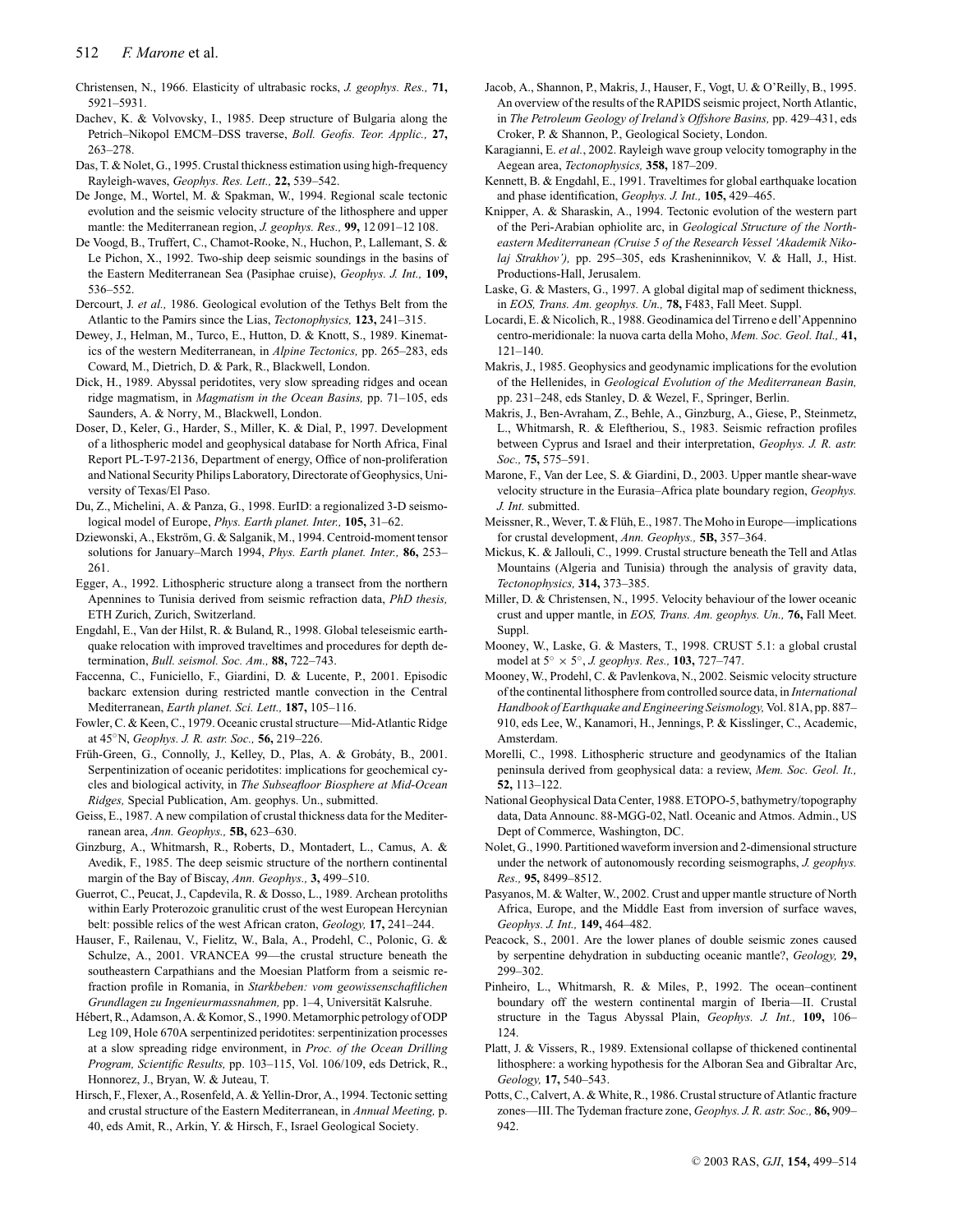- Rabinowicz, M. & Briais, A., 2002. Temporal variations of the segmentation of slow to intermediate spreading mid-ocean ridges 2. A threedimensional model in terms of lithosphere accretion and convection within the partially molten mantle beneath the ridge axis, *J. geophys. Res.,* **107,** 10.1029/2001JB000343.
- Rommevaux, C., Deplus, C., Patriat, P. & Sempéré, J.-C., 1994. Threedimensional gravity study of the Mid-Atlantic Ridge: evolution of the segmentation between 28◦ and 29◦N during the last 10 m.y., *J. geophys. Res.,* **99,** 3015–3029.
- Sandvol, E., Seber, D., Calvert, A. & Barazangi, M., 1998. Grid search modelling of receiver functions: implications for crustal structure in the Middle East and North Africa, *J. geophys. Res.,* **103,** 26 899–26 917.
- Seber, D., Barazangi, M., Ibenbrahim, A. & Demnati, A., 1996. Geophysical evidence for lithospheric delamination beneath the Alboran Sea and Rif– Betic mountains, *Nature,* **379,** 785–790.
- Seno, T. & Yamanaka, Y., 1996. Double seismic zones, compressional deep trench–outer rise events, and superplumes, in *Subdution: Top to Bottom,* eds Bebout, G., Scholl, D., Kirby, S. & Platt, J., Geophysical Monograph 96, American Geophysical Union.
- Shanov, S., Spassov, E. & Georgiev, T., 1992. Evidence for the existence of a paleosubduction zone beneath the Rhodopean massif (Central Balkans), *Tectonophysics,* **206,** 307–314.
- Shirey, S., Bender, J. & Langmuir, C., 1987. Three-component isotopic heterogeneity near the Oceanographer transform, Mid-Atlantic Ridge, *Nature,* **325,** 217–223.
- Tawadros, E., 2001. *Geology of Egypt and Libya,*A.A. Balkema, Brookfield, Rotterdam.
- Thio, H., Song, X., Saikia, C., Helmberger, D. & Woods, B., 1999. Seismic source and structure estimation in the western Mediterranean using a sparse broadband network, *J. geophys. Res.,* **104,** 845–861.
- Van der Lee, S. & Nolet, G., 1997. Upper mantle *S*-velocity structure of North America, *J. geophys. Res.,* **102,** 22 815–22 838.
- Van der Lee, S. *et al.*, 2001. Eurasia–Africa Plate boundary region yields new seismographic data, *EOS, Trans. Am. geophys. Un.,* **82,** 637–646.
- Van der Meijde, M., Van der Lee, S. & Giardini, D., 2003. Crustal structure beneath broad-band seismic stations in the Mediterranean region, *Geophys. J. Int.,* **152,** 729–739.
- White, R., McKenzie, D. & O'Nions, R., 1992. Oceanic crustal thickness from seismic measurements and rare earth element inversion, *J. geophys. Res.,* **97,** 19 683–19 715.
- Whitmarsh, R., Ginzburg, A. & Searle, R., 1982. The structure and origin of the Azores–Biscay Rise, North-east Atlantic Ocean, *Geophys. J. R. astr. Soc.,* **70,** 79–107.
- Widom, E. & Shirey, S., 1996. Os isotope systematics in the Azores: implications for mantle plume sources, *Earth planet. Sci. Lett.,* **142,** 451–465.
- Woodhouse, J. & Wong, Y., 1986. Amplitude, phase and path anomalies of mantle waves, *Geophys. J. R. astr. Soc.,* **87,** 753–773.
- Wortel, M. & Spakman, W., 2000. Subduction and slab detachment in the Mediterranean–Carpathian region, *Science,* **290,** 1910–1917.
- Zielhuis, A. & Nolet, G., 1994. Shear-wave velocity variations in the upper mantle beneath central Europe, *Geophys. J. Int.,* **117,** 695–715.

#### **APPENDIX: POINT CONSTRAINTS REFERENCES**

#### **A1 Receiver function studies**

- Bertrand, E. & Deschamps, A., 2000. Lithospheric structure of the southern French Alps inferred from broad-band analysis, *Phys. Earth planet. Inter.,* **122,** 79–102.
- Li, X., Harjes, H.-P., Vafidis, A., Van der Meijde, M., Hanka, W., Wylegalla, K., Bock, G., Kind, R. & Yuan, X., 2001. A receiver function study of the Hellenic subduction zone, in *Newsletter, European Geophysical Society Newsletter,* Vol. 78, p. 64, XXVII General Assembly, Nice, France.
- Megna, A. & Morelli, A., 1994. Determination of Moho depth and dip beneath MedNet station AQU by analysis of broad-band receiver functions, *Ann. geofis.,* **XXXVII**(5),913–928.
- Paulssen, H. & Visser, J., 1993. The crustal structure in Iberia inferred from *P*-wave coda, *Tectonophysics,* **221,** 111–123.
- Sandvol, E., Seber, D., Calvert, A. & Barazangi, M., 1998. Grid search modelling of receiver functions: implications for crustal structure in the Middle East and North Africa, *J. geophys. Res.,* **103,** 26 899–26 917.
- Saunders, P., Priestley, K. & Taymaz, T., 1998. Variations in the crustal structure beneath western Turkey, *Geophys. J. Int.,* **134,** 373–389.
- Van der Meijde, M., Van der Lee, S. & Giardini, D., 2003. Crustal structure beneath broad-band seismic stations in the Mediterranean region, *Geophys. J. Int.,* **152,** 729–739.

#### **A2 Gravity studies**

- Best, J., Barazangi, M., Al Saad, D., Sawaf, T. & Gebran, A., 1990. Bouguer gravity trends and crustal structure of the Palmyride Mountain Belt and surrounding northern Arabian platform in Syria, *Geology,* **18,** 1235–1239.
- Khair, K., Khawlie, M., Haddad, F., Barazangi, M., Seber, D. & Chaimov, T., 1993. Bouguer gravity and crustal structure of the Dead Sea transform fault and adjacent mountain belts in Lebanon, *Geology,* **21,** 739–742.

Khair, K., Tsokas, G. & Sawaf, T., 1997. Crustal structure of the northern Levant region: multiple source Werner deconvolution estimates for Bouguer gravity anomalies, *Geophys. J. Int.,* **128,** 605–616.

Makris, J., Henke, C., Egloff, F. & Akamaluk, T., 1991. The gravity field of the Red Sea and East Africa, *Tectonophysics,* **198** (2–4), 369–381.

- Mickus, K. & Jallouli, C., 1999. Crustal structure beneath the Tell and Atlas Mountains (Algeria and Tunisia) through the analysis of gravity data, *Tectonophysics,* **314,** 373–385.
- Seber, D., 1995. Lithospheric and upper mantle structure beneath northern Morocco and central Syria, *PhD thesis,* Cornell University.
- Tsokas, G. & Hansen, R., 1997. Study of the crustal thickness and the subducting lithosphere in Greece from gravity data, *J. geophys. Res.,* **102,** 20 585–20 597.

#### **A3 Reflection and refraction seismic studies**

- Bohnhoff, M., Makris, J., Papanikolaou, D. & Stavrakakis, G., 2001. Crustal investigation of the Hellenic subduction zone using wide aperture seismic data, *Tectonophysics,* **343,** 239–262.
- Collier, J., Buhl, P., Torné, M. & Watts, A., 1994. Moho and lower crustal reflectivity beneath a young rift basin: results from a two-ship, wideaperture seismic-reflection experiment in the Valencia Trough (western Mediterranean), *Geophys. J. Int.,* **118,** 159–180.
- De Voogd, B., Truffert, C., Chamot-Rooke, N., Huchon, P., Lallemant, S. & Le Pichon, X., 1992. Two-ship deep seismic soundings in the basins of the Eastern Mediterranean Sea (Pasiphae cruise), *Geophys. J. Int.,* **109,** 536–552.
- Doser, D., Keler, G., Harder, S., Miller, K. & Dial, P., 1997. Development of a lithospheric model and geophysical database for North Africa, Final Report PL-TR-97–2136, Department of energy, Office of non-proliferation and National Security Philips Laboratory, Directorate of Geophysics, University of Texas/El Paso.
- Dragašević, T. & Andrić, B., 1968. Deep seismic soundings of the Earth's crust in the area of the Dinarides and the Adriatic Sea, *Geophys. Prospecting,* **16,** 54–76.
- Egger, A., 1992. Lithospheric structure along a transect from the northern Apennines to Tunisia derived from seismic refraction data, *PhD thesis,* ETH Zurich, Zurich, Switzerland.
- Fowler, C., 1976. Crustal structure of the Mid-Atlantic ridge crest at 37◦N, *Geophys. J. R. astr. Soc.,* **47,** 459–491.
- Fowler, C. & Keen, C., 1979. Oceanic crustal structure—Mid-Atlantic Ridge at 45◦N, *Geophys. J. R. astr. Soc.,* **56,** 219–226.
- Gallart, J., Vidal, N. & Dañobeitia, J.J., 1995. Multichannel seismic image of the crustal thinning at the NE Iberian margin combining normal and wide angle reflection data, *Geophys. Res. Lett.,* **22,** 489–492.
- Gaudiosi, G., Guerra, I., Luzio, D., Milano, G., Musacchio, G. & Ventura, G., 2001. Towards a Moho map in the southern Tyrrhenian Sea, in *Newsletter,*